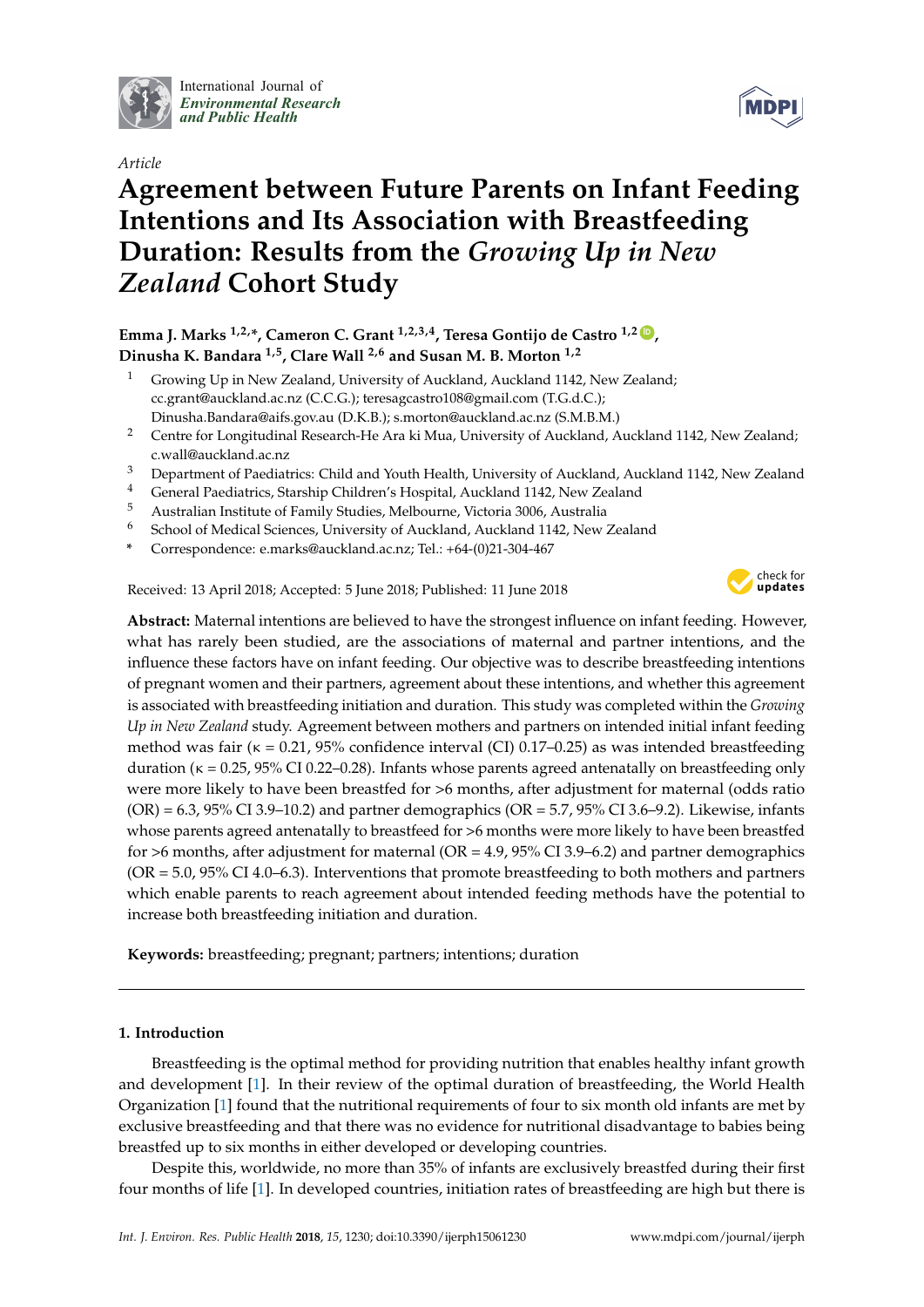then a rapid drop off in breastfeeding rates prior to six months of age. For example, in the United States (US) in 2012–13, breastfeeding was initiated in 79% but only 49% were still being breastfed at age six months [\[2\]](#page-13-1). Similar breastfeeding patterns have been described from Australia: 96% initiation, 69% breastfed at age four months [\[3\]](#page-13-2); the United Kingdom: 81% initiation, 34% breastfed at age six months [\[4\]](#page-13-3); and *Growing Up in New Zealand* (NZ) data shows 97% initiation, with 66% breastfed to six months [\[5\]](#page-13-4).

Parental, and particularly maternal, intentions are believed to be the strongest influences on breastfeeding initiation and duration [\[6](#page-13-5)[–8\]](#page-13-6) and likely confound observed relationships of other maternal demographic, health and behavioural factors with breastfeeding initiation and duration [\[7\]](#page-13-7). A woman's breastfeeding intentions are influenced by the support received from and the attitudes of the mother's partner to breastfeeding [\[9](#page-13-8)[–14\]](#page-14-0) and also by the woman's perception of her partner's attitude towards breastfeeding [\[15,](#page-14-1)[16\]](#page-14-2). Little is known about how a partners feeding intentions effect infant feeding practices or how partner's perceive their influence with regards to feeding intentions and practices [\[17\]](#page-14-3).

The true relationship of agreement between the mother and her partner on their breastfeeding intentions also requires the mother and her partner to be interviewed independently of one another. To date, such prospective investigation has been limited to a small (*n =* 112), convenience sample of low-income pregnant w omen and their partners in Honolulu [\[18\]](#page-14-4). This study used the Iowa Infant Attitude Scale (IIFAS) and showed higher IIFAS scores were significantly associated with mothers' intention to breastfeed and that the parental scores were both highly correlated and equally important in their association with intent to breastfeed.

Utilising a cohort study into which enrolment of both mothers and partners occurred during pregnancy and each mother–partner pair were interviewed separately, our objectives were to (1) describe the intended infant feeding method and breastfeeding duration of pregnant women and their partners; (2) assess agreement between mothers and partners; (3) examine the socio-demographic characteristics associated with intended feeding method and duration and (4) determine whether agreement between pregnant women and their partners on initial infant feeding was associated with breastfeeding duration.

#### **2. Methods**

#### *2.1. Study Design*

We completed our study within New Zealand's contemporary cohort study *Growing Up in New Zealand* [\(www.growingup.co.nz\)](www.growingup.co.nz). *Growing Up in New Zealand* enrolled a cohort of pregnant women, with an estimated delivery date (EDD) between 25 April 2009 and 25 March 2010, and their partners who were residing in a geographically defined area of NZ chosen for its ethnic and socio-economic diversity. There were no other inclusion or exclusion criteria [\[19\]](#page-14-5). Eleven percent of all births in NZ during the study interval were enrolled. The *Growing Up in New Zealand* cohort is broadly generalisable to the national birth cohort [\[19,](#page-14-5)[20\]](#page-14-6). Ethics approval was obtained from the Ministry of Health Northern Y Regional Ethics Committee (NTY/08/06/055), and written informed consent from all enrolled women and their partners.

#### *2.2. Study Population and Sample*

Six-thousand-eight-hundred-and-twenty-two pregnant women consented to their children participating in *Growing Up in New Zealand* [\[21\]](#page-14-7). With the consent of each enrolled woman, we approached partners independently, and obtained consent for the participation of 4401 partners. Over 99% reported they were the biological father of the cohort child/children [\[22\]](#page-14-8).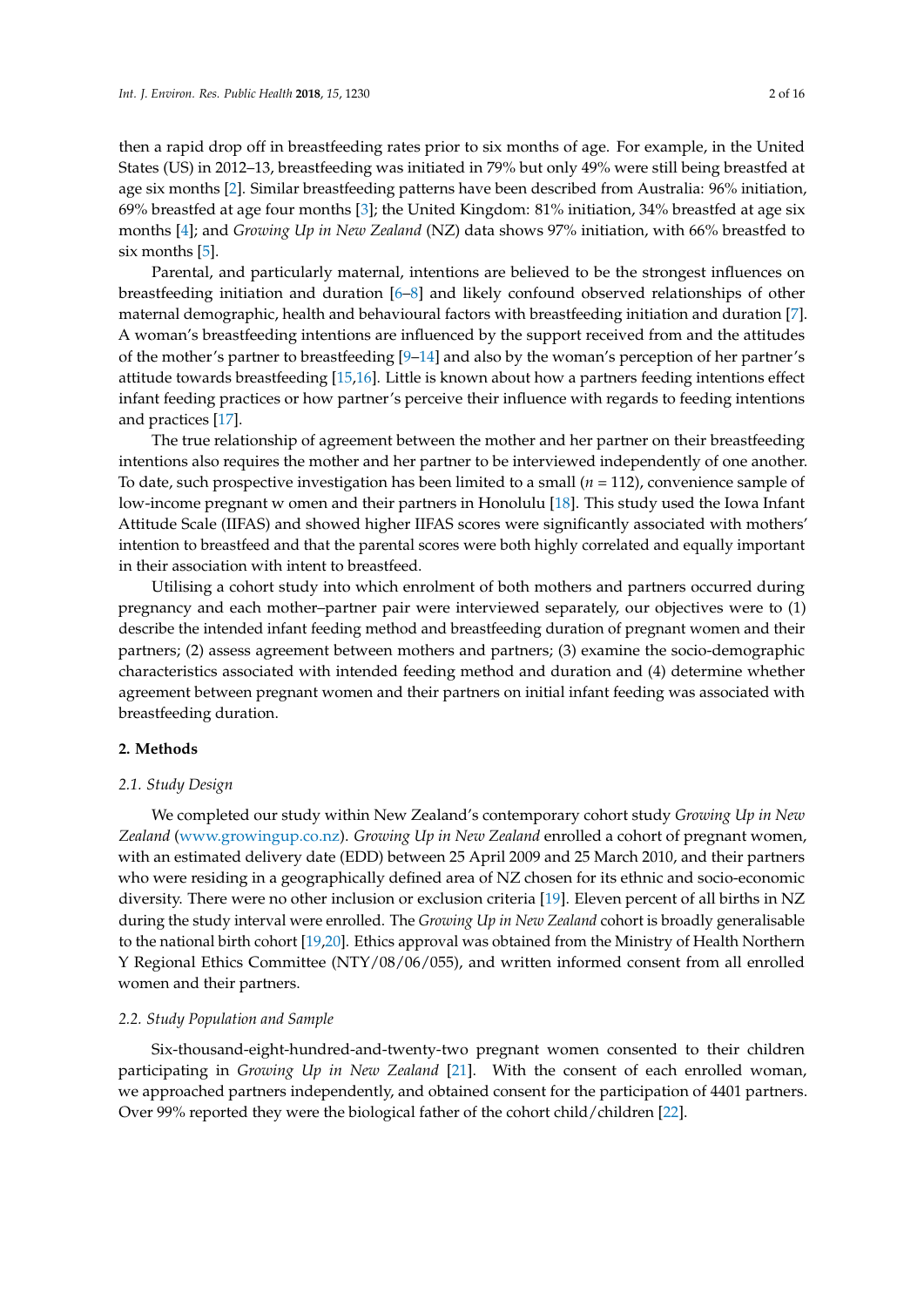#### *2.3. Data Collection*

Data were collected using face-to-face computer assisted personal interviews (CAPI). Data reported in this study include that obtained from CAPIs completed during pregnancy and infancy. The first CAPI was completed with the pregnant woman (most often in the last trimester of her pregnancy) and with her partner independently, typically in their own home [\[19\]](#page-14-5). Likewise, the second CAPI took place when the cohort children were nine months old [\[19\]](#page-14-5). This nine month interview was completed by 94% of mothers (*n =* 6384) and 93% of partners (*n =* 4094) [\[19\]](#page-14-5).

#### *2.4. Measurements*

#### 2.4.1. Infant Feeding Intentions

To determine the true relationship of mothers' and partners' breastfeeding intentions with breastfeeding practices requires these initial intentions to be determined before the child is born. Questions and answer options for both mother and partner can be seen in Box [1.](#page-2-0) For intended breastfeeding duration, both mothers and partners were asked how long they thought was best (mothers) or appropriate (partners) to breastfeed their baby. The question was designed to gauge ideal breastfeeding duration from both parents (matched data). How long mothers would like to breastfeed for was asked in a subsequent question. The difference between the number of mothers whose ideal breastfeeding duration was longer than six months and those who would like to breastfeed for longer than six months was however less than 1%. In order to be able to compute matched pair data for breastfeeding duration the ideal breastfeeding questions (Box [1\)](#page-2-0) were used.

<span id="page-2-0"></span>**Box 1.** Questions asked of pregnant women and their partners about infant feeding intentions and of the women when their children were infants about breastfeeding that occurred during infancy.

#### **Questions Asked during Pregnancy of Both Pregnant Women and Their Partners about Infant Feeding Intentions**

1. How are you intending to feed your baby when they are first born? (Pregnant women) Or How would you prefer this baby to be fed when they are first born? (Partners)

- **Breast**
- Bottle
- Both breast and bottle
- Haven't decided

2. How long do you think is best to breastfeed your baby? (Pregnant women) Or How long do you think is appropriate to breastfeed a baby? (Partners)

- Up to 6 weeks
- Up to 3 months
- Up to 6 months
- Longer than 6 months
- Haven't thought about this (Partners only)

#### **Questions Asked during Infancy of Mothers Only about Breastfeeding Initiation and Duration**

1. Did you ever breastfeed this baby? Breastfeeding includes feeding expressed milk.

- Yes, I am breastfeeding (includes supplementing with formula and solids)
- Yes, I breastfed but have stopped now
- No, I have never breastfed

2. How old was your baby when you stopped breastfeeding? This refers to any breastfeeding, whether exclusive or not.

- Months
- Weeks
- Days

#### 2.4.2. Infant Feeding Outcomes

World Health Organization (WHO) definitions of any breastfeeding initiation and duration were used [\[23\]](#page-14-9) to formulate the questions asked at the nine month mother interviews (Box [1\)](#page-2-0). When calculating breastfeeding duration those infants never breastfed were included in the analysis.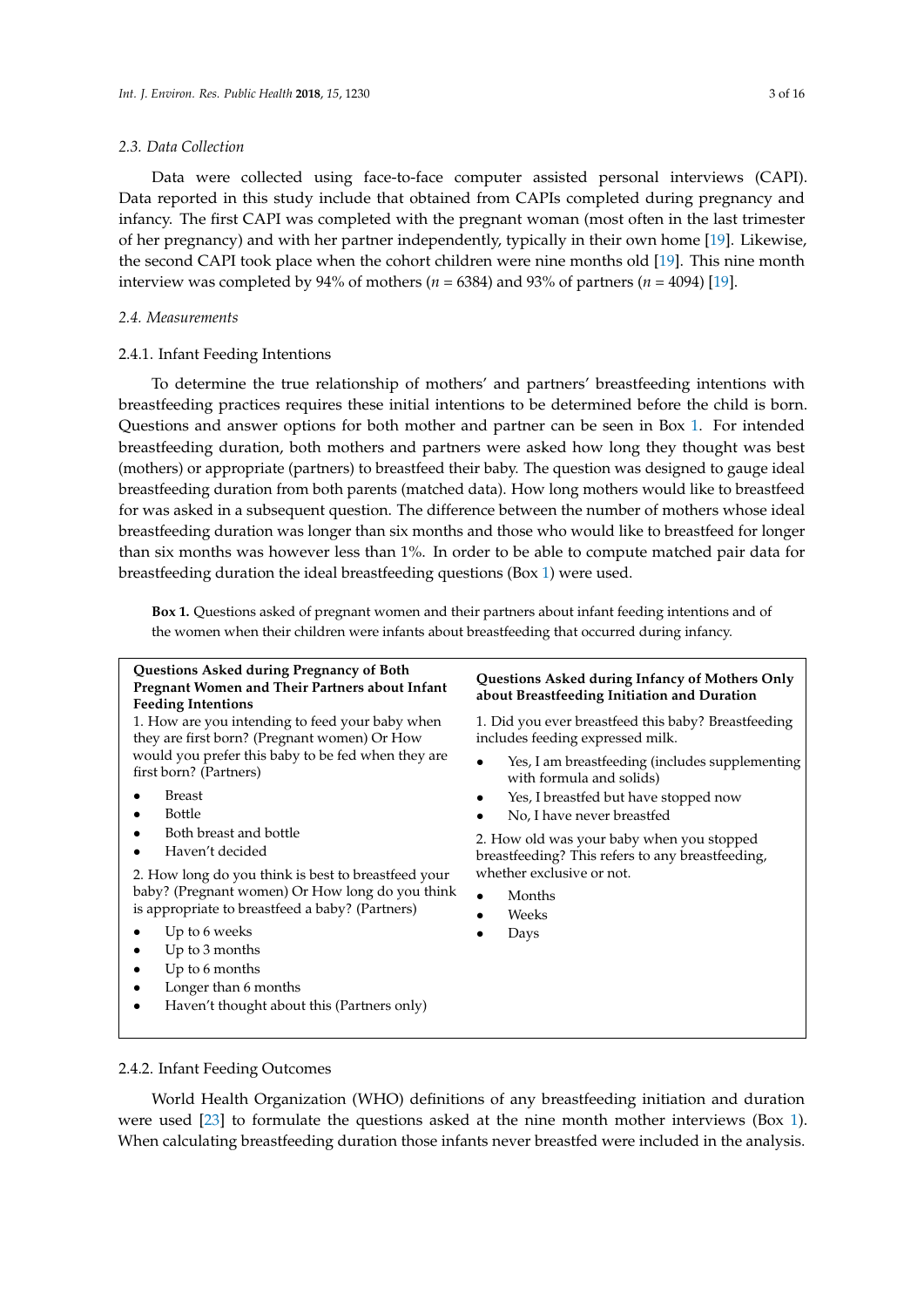#### 2.4.3. Maternal and Partner Demographics

Demographic data collected from both pregnant women and their partners antenatally included: self-identified ethnicity; age; highest educational level attained; annual household income; household socioeconomic deprivation [\[24\]](#page-14-10); and self-reported health status. Individuals who identified more than one ethnicity were asked to self-prioritise these multiple ethnicities. Household socioeconomic deprivation was defined using an area level measure, the New Zealand (NZ) Index of Deprivation [\[24\]](#page-14-10). NZDep06 combines nine socioeconomic characteristics from 2006 census data collected at aggregations of approximately 100 people and assigned to individual households based on geo-coded address data [\[24\]](#page-14-10). General health status was asked of both mother and partner in order to determine if there was an association between self-rated health and infant feeding. It was scored on a five-point scale from excellent to poor [\[25\]](#page-14-11). Pregnant women were asked to describe their parity (first or subsequent child) and whether the pregnancy was planned.

#### *2.5. Data Analysis*

Agreement between pregnant women and partners on intended feeding methods and breastfeeding duration were described using weighted Kappa (κ) with 95% confidence intervals (CI). In order to match categories for breastfeeding duration the option "Haven't thought about this" was excluded from the analysis as it was only asked of partners (see Box [1\)](#page-2-0). Agreement was categorised as 'poor' ( $\kappa \le 0.2$ ), 'fair' (>0.2 to 0.4), 'moderate' (>0.4 to 0.6), 'good' (>0.6 to 0.8) or 'very good'  $(>0.8 \text{ to } 1.0)$  [\[26\]](#page-14-12).

The relationship between the demographic characteristics of the pregnant women and of their partners with their intentions for infant feeding method and their intentions for breastfeeding duration were investigated using logistic regression. For the purposes of analyses, we dichotomised intended and actual infant feeding (solely breastfed versus all other feeding method options) and intended and actual breastfeeding duration ( $\leq$ 6 months versus >6 months).

The independence of associations between the initial intended feeding method and intended breastfeeding duration of mothers and partners with the actual feeding method and actual breastfeeding duration were determined using multivariable logistic regression. These models included, as potential confounders, self-prioritised ethnicity; age; educational level; child parity (mother only); pregnancy status (mother only); self-reported health status; household income; and household socioeconomic deprivation. Multivariable logistic regression models were then used that included variables describing the same confounding variables to determine the associations between the concordance and discordance of mothers and partners on their intended feeding method and breastfeeding duration with actual feeding method and breastfeeding duration. Associations were reported using adjusted odds ratios (OR) and 95% confidence intervals (CI). All analyses were conducted using SAS software (version 9.3, SAS Institute, Cary, NC, USA). A *p* Value of <0.05 was considered statistically significant.

#### **3. Results**

Responses on intended feeding method were provided by 6181 (91%) and 4149 (94%) and on intended breastfeeding duration by 5986 (88%) and 4069 (93%) of the 6822 enrolled mothers and 4401 enrolled partners, respectively. Paired (matched) demographic information from both mothers and partners were available for 4397 of the 6822 women (65%) and 4397 of the 4401 partners that were enrolled. Responses on intended feeding method were provided by 4155 (95%) and 4146 (94%) and on intended breastfeeding duration by 4060 (92%) and 4066 (94%) of the 4397 matched pairs of mothers and partners respectively (Table [1\)](#page-4-0).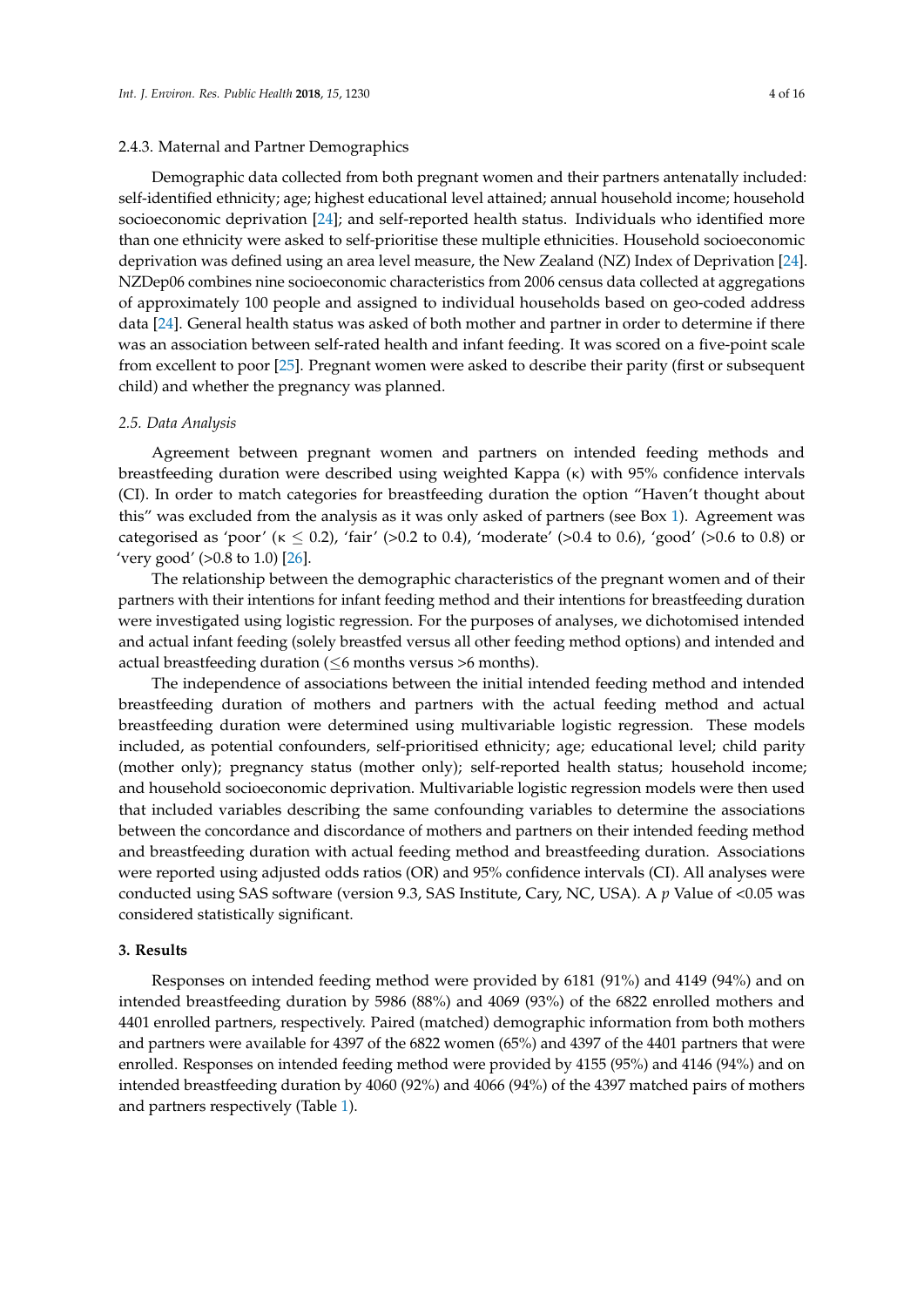<span id="page-4-0"></span>

|                                                                                                         | All Pregnant Women and Partners           |                                                      |                | Matched Pairs of Pregnant Women and Their Partners |                                                      |                |
|---------------------------------------------------------------------------------------------------------|-------------------------------------------|------------------------------------------------------|----------------|----------------------------------------------------|------------------------------------------------------|----------------|
| <b>Infant Feeding</b>                                                                                   | Women<br>$n_1 = 6822$<br>$n$ (Col %)      | Partners<br>$n_2 = 4401$<br>$n$ (Col %)              | <i>p</i> value | Women<br>$n_1 = 4397$<br>$n$ (Col %)               | Partners<br>$n_2 = 4397$<br>$n$ (Col %)              | <i>p</i> value |
| Intended infant feeding method                                                                          | $n_1 = 6181$                              | $n_2 = 4149$                                         |                | $n_1 = 4155$                                       | $n_2 = 4146$                                         |                |
| Breast<br>Both breast and bottle<br>Bottle<br>Haven't decided                                           | 5481 (89)<br>533(9)<br>130(2)<br>37(1)    | 3616 (87)<br>416(10)<br>51(1)<br>66(2)               | < 0.001        | 3775 (91)<br>305(7)<br>51(1)<br>24(1)              | 3613 (87)<br>416(10)<br>51(1)<br>66(2)               | < 0.001        |
| Intended infant breastfeeding duration                                                                  | $n_1 = 5986$                              | $n_2 = 4069$                                         |                | $n_1 = 4060$                                       | $n_2 = 4066$                                         |                |
| Up to 6 weeks<br>Up to 3 months<br>Up to 6 months<br>Longer than 6 months<br>Haven't thought about this | 40(1)<br>223(4)<br>1647 (27)<br>4076 (68) | 53(1)<br>245(6)<br>1295 (32)<br>2072 (51)<br>404(10) | < 0.001        | 20(0)<br>129(3)<br>1136 (28)<br>2775 (68)          | 53(1)<br>245(6)<br>1294 (32)<br>2070 (51)<br>404(10) | < 0.001        |

**Table 1.** Pregnant women and their partner's intentions for infant feeding.

- Not asked of mothers.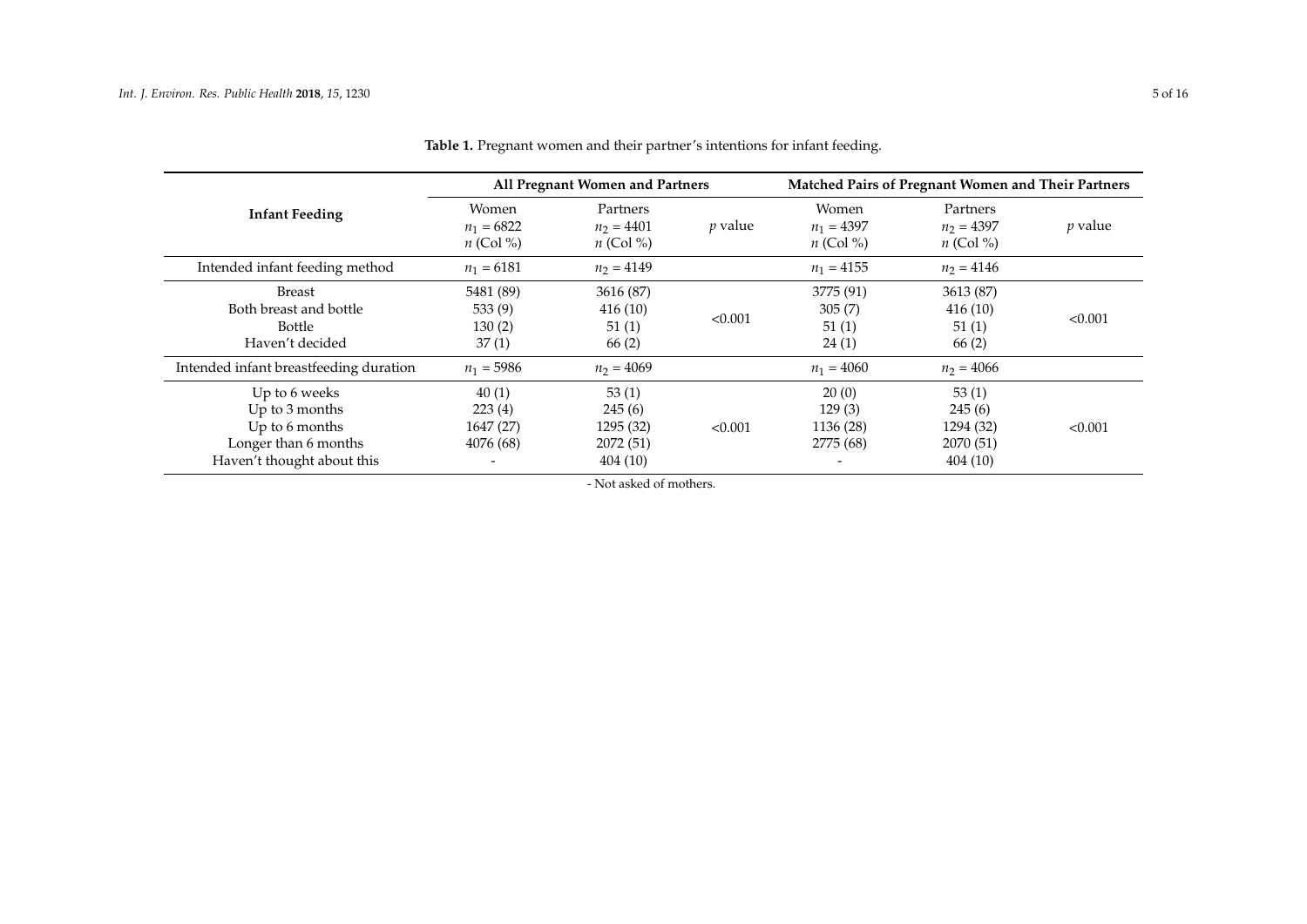Within the matched pairs of mothers and partners, a significantly larger proportion of partners than mothers remained undecided antenatally about intended feeding method  $(2\% \text{ vs. } 1\%, p < 0.001)$ . Among those that had decided, the proportion decided upon only breastfeeding was greater for mothers than partners (91% vs. 89%, *p* < 0.001). A larger proportion of mothers than partners intended that breastfeeding duration would be greater than six months (68% vs. 51%,  $p < 0.001$ ) (Table [1\)](#page-4-0).

Eighty-two percent of the mother–partner pairs were in agreement on breastfeeding as the initial intended feeding method for their expected infant. Agreement between mother and partner on intended initial infant feeding method was fair ( $\kappa = 0.21$ , 95% CI 0.17–0.25). Forty-two percent of the mother–partner pairs were in agreement that that their expected infant should be breastfed for >6 months. Agreement between mother and partner for intended breastfeeding duration was also fair  $(\kappa = 0.25, 95\% \text{ CI } 0.22 - 0.28)$  (Table [2\)](#page-6-0).

## *3.1. Relationships of Maternal Demographic Characteristics with Intended Infant Feeding Method and Breastfeeding Duration*

In univariate analyses, maternal ethnicity, parity, pregnancy planning, and health status were associated with both breastfeeding being their intended initial infant feeding method and their intended breastfeeding duration being >6 months (Table S2). Maternal education and household socioeconomic deprivation were associated with breastfeeding being their intended initial infant feeding method and maternal age with their intended breastfeeding duration being >6 months (Table S2).

Pregnant women were less likely to intend that breastfeeding only would be their initial infant feeding method if they were of Māori (OR = 0.66, 95% CI 0.47–0.94), Pacific (OR = 0.42, 95% CI 0.31–0.57), or Asian (OR = 0.56, 95% CI 0.42–0.74) compared with European ethnicity; or if they had no secondary  $(OR = 0.43, 95\% \text{ CI } 0.29 - 0.65)$  or only secondary education  $(OR = 0.68, 95\% \text{ CI } 0.53 - 0.86)$ . Pregnant women were more likely to intend that breastfeeding only would be their initial infant feeding method if this was their first child (OR = 1.26,  $95\%$  CI 1.01–1.56); if this pregnancy was planned (OR = 1.38, 95% CI 1.10–1.71); or if they were in very good (OR = 1.57, 95% CI 1.22–2.02) or excellent self-reported health (OR = 1.41, 95% CI 1.05–1.89) (Table [3\)](#page-7-0).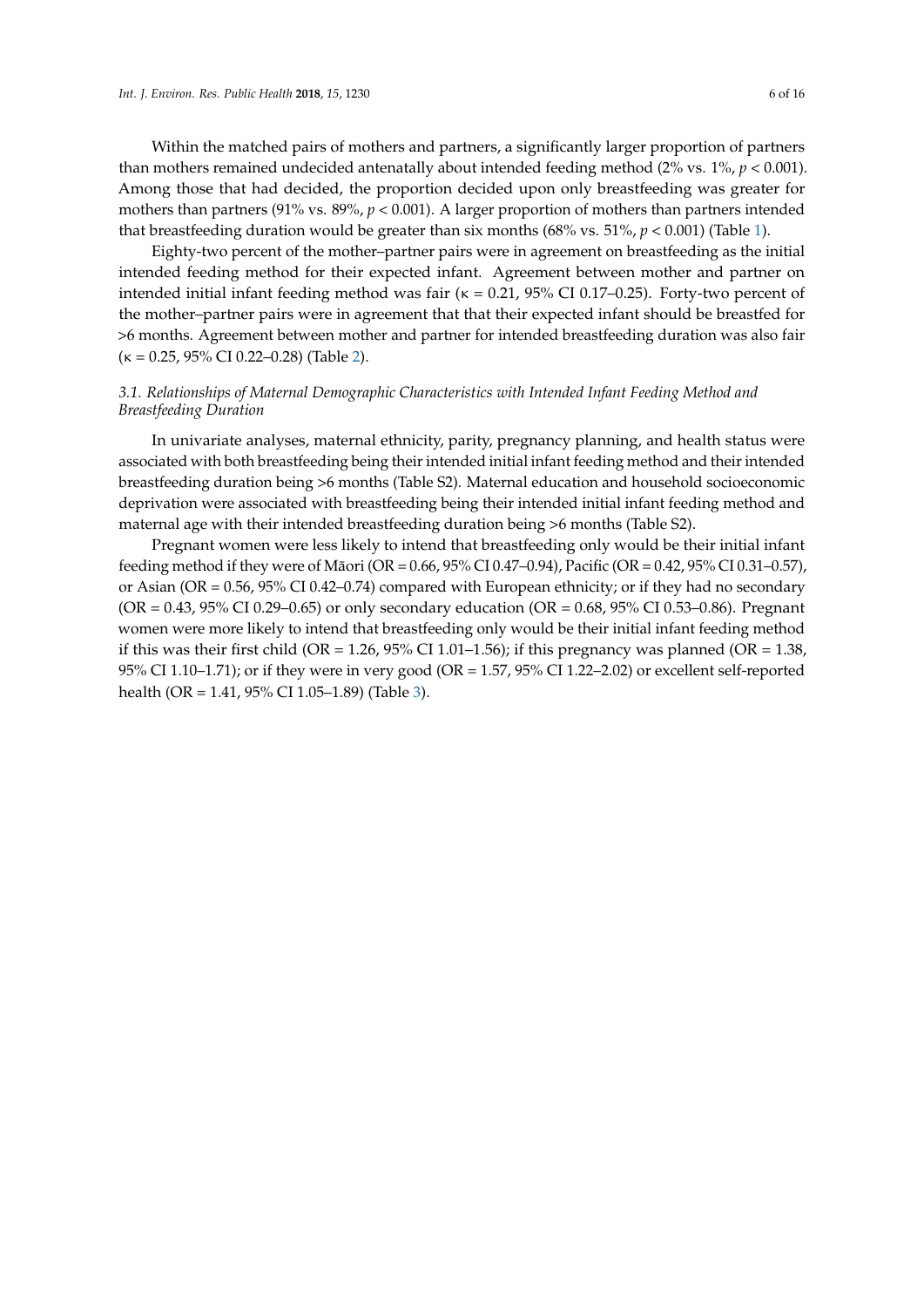| Table 2. Agreement between pregnant women and their partners about their intentions for their infant's feeding method <sup>a</sup> and their intentions for their infant's |  |
|----------------------------------------------------------------------------------------------------------------------------------------------------------------------------|--|
| breastfeeding duration b.                                                                                                                                                  |  |

| <b>Pregnant Women's Intentions for</b>                         | Partners Intentions for Their Infant's Feeding Method |                               |                                                    |                                                               |                                                        |                                                      |                              |  |  |
|----------------------------------------------------------------|-------------------------------------------------------|-------------------------------|----------------------------------------------------|---------------------------------------------------------------|--------------------------------------------------------|------------------------------------------------------|------------------------------|--|--|
| Their Infant's Feeding Method                                  | Breast $n$ (%)                                        | Bottle $n$ $\left(\% \right)$ | Both Breast and Bottle $n$ (%)                     |                                                               |                                                        | Haven't Decided $n$ (%)                              |                              |  |  |
| <b>Breast</b>                                                  | 3381 (82)                                             | 21(0)                         | 311(7)                                             |                                                               | 53(1)                                                  |                                                      | 3766 (91)                    |  |  |
| Both breast and bottle                                         | 202(5)                                                | <10(0)                        | 88(2)                                              |                                                               | <10(0)                                                 |                                                      | 305(7)                       |  |  |
| Bottle                                                         | 20(0)                                                 | 22(0)                         | 10(0)                                              |                                                               | <10(0)                                                 |                                                      | 51(1)                        |  |  |
| Haven't decided                                                | 10(0)                                                 | <10(0)                        | 10(0)                                              |                                                               | <10(0)                                                 |                                                      | 24(1)                        |  |  |
| Total                                                          | 3613 (87)                                             | 51(1)                         | 416(10)                                            |                                                               | 66(2)                                                  |                                                      | 4146 (100)                   |  |  |
| <b>Pregnant Women's</b>                                        |                                                       |                               |                                                    | Partners Intentions for Their Infant's Breastfeeding Duration |                                                        |                                                      |                              |  |  |
| Intentions for Their Infant's<br><b>Breastfeeding Duration</b> |                                                       | Up to 6 Weeks $n$ $\%$ )      | Up to $3$<br>Months $n$ $\left(\frac{9}{6}\right)$ | Up to 6 Months $n$ (%)                                        | Longer than 6<br>Months $n$ $\left(\frac{9}{6}\right)$ | Haven't Thought<br>about This $n$ $\left(\% \right)$ | Total $n$ $\left(\% \right)$ |  |  |
| Up to 6 weeks                                                  |                                                       | <10(0)                        | <10(0)                                             | <10(0)                                                        | <10(0)                                                 | <10(0)                                               | 19(0)                        |  |  |
| Up to 3 months                                                 |                                                       | <10(0)                        | 24(1)                                              | 54(1)                                                         | 32(1)                                                  | 14(0)                                                | 127(3)                       |  |  |
| Up to 6 months                                                 |                                                       | 22(1)                         | 101(2)                                             | 518(13)                                                       | 337(8)                                                 | 133(3)                                               | 1111 (28)                    |  |  |
| Longer than 6 months                                           |                                                       | 22(1)                         | 112(3)                                             | 697 (17)                                                      | 1665(42)                                               | 242(6)                                               | 2738 (68)                    |  |  |
| Total                                                          |                                                       | 48(1)                         | 238(6)                                             | 1276 (32)                                                     | 2041 (51)                                              | 392(10)                                              | 3995 (100)                   |  |  |

<span id="page-6-0"></span>Abbreviations: CI, confidence interval. <sup>a</sup> Agreement on feeding intentions 84% (95% CI 83–85%); inter-rater agreement (weighted Kappa) 0.21 (95% CI 0.17–0.25). <sup>b</sup> Agreement on breastfeeding duration 55% (95% CI 54–57%); inter-rater agreement (weighted Kappa) 0.25 (95% CI 0.22–0.28).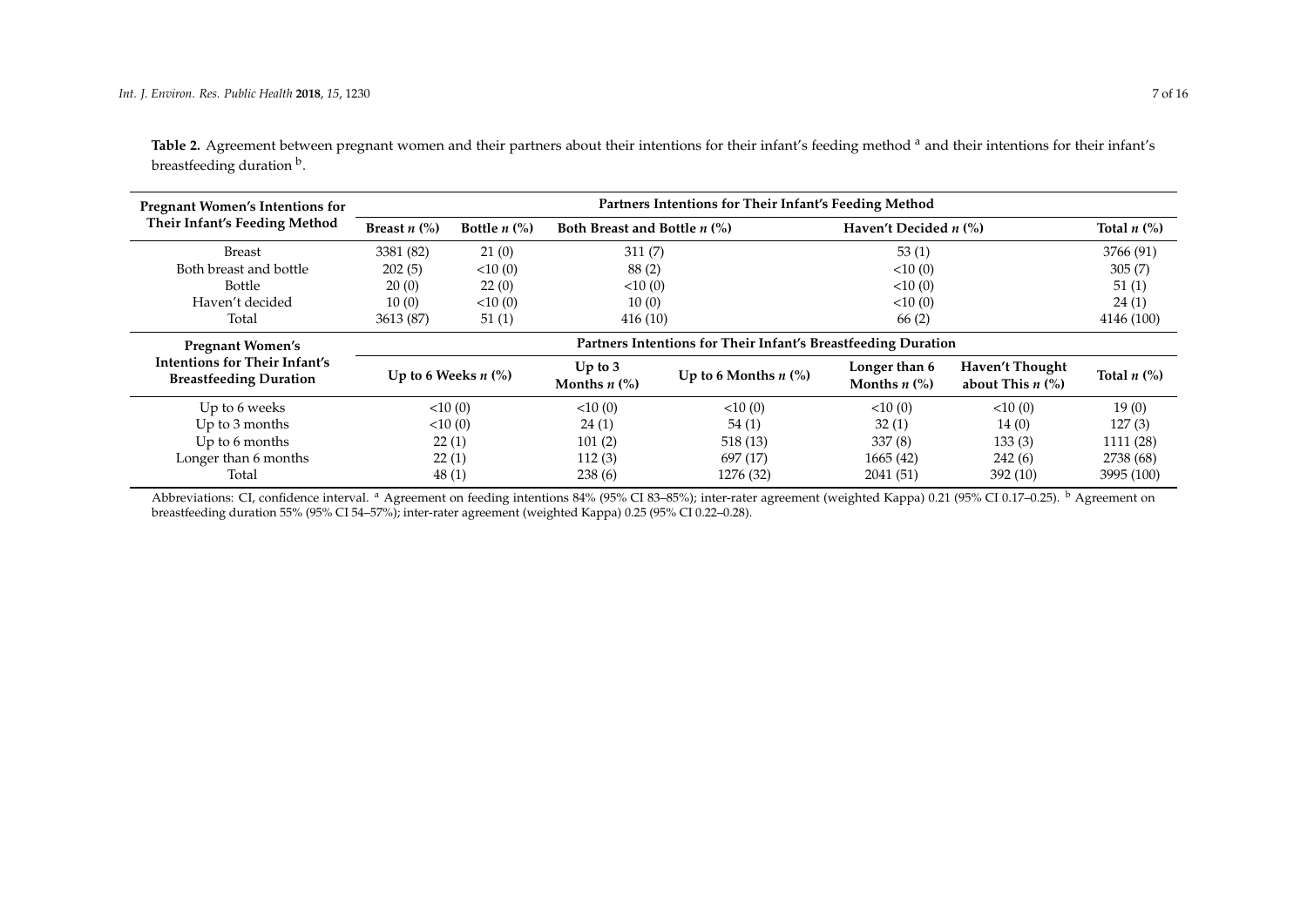| Maternal Demographic<br>Characteristics | OR (95% CI)         | $p$ Value | OR (95% CI)         | $p$ Value |
|-----------------------------------------|---------------------|-----------|---------------------|-----------|
| Self-prioritised ethnicity <sup>a</sup> |                     | < 0.001   |                     | 0.08      |
| European                                | 1.00                |           | 1.00                |           |
| Māori                                   | $0.66(0.47-0.94)$   |           | $1.18(0.94 - 1.48)$ |           |
| Pacific Peoples                         | $0.42(0.31 - 0.57)$ |           | $1.28(1.00-1.63)$   |           |
| Asian                                   | $0.56(0.42 - 0.74)$ |           | $0.92(0.77 - 1.11)$ |           |
| Other                                   | $0.87(0.49 - 1.57)$ |           | $1.26(0.88 - 1.81)$ |           |
| Age in years                            |                     | 0.31      |                     | < 0.001   |
| $<$ 20                                  | $0.62(0.36 - 1.05)$ |           | $0.35(0.24 - 0.50)$ |           |
| $20 - 29$                               | $0.90(0.72 - 1.13)$ |           | $0.82(0.71 - 0.94)$ |           |
| $30 - 39$                               | 1.00                |           | 1.00                |           |
| $\geq 40$                               | $0.98(0.57-1.69)$   |           | $1.07(0.75 - 1.52)$ |           |
| Education                               |                     | < 0.001   |                     | 0.04      |
| No secondary education                  | $0.43(0.29 - 0.65)$ |           | $0.66(0.48 - 0.91)$ |           |
| Secondary education                     | $0.68(0.53 - 0.86)$ |           | $0.94(0.80 - 1.11)$ |           |
| Tertiary education                      | 1.00                |           | 1.00                |           |
| Parity                                  |                     | 0.04      |                     | < 0.001   |
| First child                             | $1.26(1.01-1.56)$   |           | $0.53(0.46 - 0.60)$ |           |
| Subsequent child                        | 1.00                |           | 1.00                |           |
| Pregnancy planning                      |                     | 0.004     |                     | 0.02      |
| Planned                                 | $1.38(1.10-1.71)$   |           | $1.19(1.03 - 1.37)$ |           |
| Unplanned                               | 1.00                |           | 1.00                |           |
| Self-reported health status             |                     | < 0.001   |                     | 0.02      |
| Poor/Fair                               | $0.77(0.53 - 1.11)$ |           | $0.91(0.70-1.18)$   |           |
| Good                                    | 1.00                |           | 1.00                |           |
| Very good                               | $1.57(1.22 - 2.02)$ |           | $1.13(0.97-1.32)$   |           |
| Excellent                               | $1.41(1.05-1.89)$   |           | $1.29(1.07-1.55)$   |           |
| Household income <sup>b</sup>           |                     | 0.28      |                     | < 0.001   |
| > \$150,000                             | $0.99(0.68 - 1.44)$ |           | $0.90(0.72 - 1.11)$ |           |
| \$100,001-150,000                       | $1.02(0.73 - 1.42)$ |           | $1.09(0.89 - 1.33)$ |           |
| \$70,001-100,000                        | 1.00                |           | 1.00                |           |
| \$50,001-70,000                         | $0.89(0.62 - 1.29)$ |           | $1.58(1.25 - 2.00)$ |           |
| \$30,001-50,000                         | $0.75(0.51 - 1.11)$ |           | $1.26(0.98-1.62)$   |           |
| \$20,001-30,000                         | $0.59(0.34 - 1.02)$ |           | $0.83(0.57-1.21)$   |           |
| $<$ \$20,000                            | $0.65(0.34 - 1.24)$ |           | $0.95(0.61 - 1.48)$ |           |
| Household deprivation <sup>c</sup>      |                     | 0.19      |                     | 0.89      |
| 1-2 (least deprived)                    | $1.51(1.07 - 2.12)$ |           | $0.98(0.79 - 1.21)$ |           |
| $3 - 4$                                 | $1.22(0.89 - 1.68)$ |           | $0.90(0.73 - 1.10)$ |           |
| $5 - 6$                                 | $1.28(0.92 - 1.78)$ |           | $0.97(0.79 - 1.20)$ |           |
| $7 - 8$                                 | $1.13(0.83 - 1.54)$ |           | $0.94(0.77-1.16)$   |           |
| 9-10 (most deprived)                    | 1.00                |           | 1.00                |           |

<span id="page-7-0"></span>**Table 3.** Independent associations of the demographics of pregnant women with their intended infant feeding method and intended infant breastfeeding duration.

Abbreviations: OR, odds ratio; CI, confidence interval. <sup>a</sup> Māori is New Zealand's indigenous population, Other includes Middle Eastern, Latin American, and African. <sup>b</sup> Median household income in NZ in 2010 was \$NZ 75,700 [\[27\]](#page-14-13). <sup>c</sup> Area-level socioeconomic deprivation was measured using the NZ Index of Deprivation [\[24\]](#page-14-10).

Pregnant women were less likely to intend to breastfeed for >6 months if aged < 20 years  $(OR = 0.35, 95\% \text{ CI } 0.24 - 0.50)$  or 20 to 29 years  $(OR = 0.82, 95\% \text{ CI } 0.71 - 0.94)$  versus 30 to 39 years; or if they had no secondary education (OR = 0.66, 95% CI 0.48–0.91); or if this was their first child ( $OR = 0.53$ ,  $95\%$  CI 0.46–0.60). Pregnant women were more likely to intend to breastfeed for  $>6$  months if this pregnancy was planned (OR = 1.19, 95% CI 1.03–1.37) or if they were in excellent self-reported health (OR = 1.29, 95% CI 1.07–1.55) (Table [3\)](#page-7-0).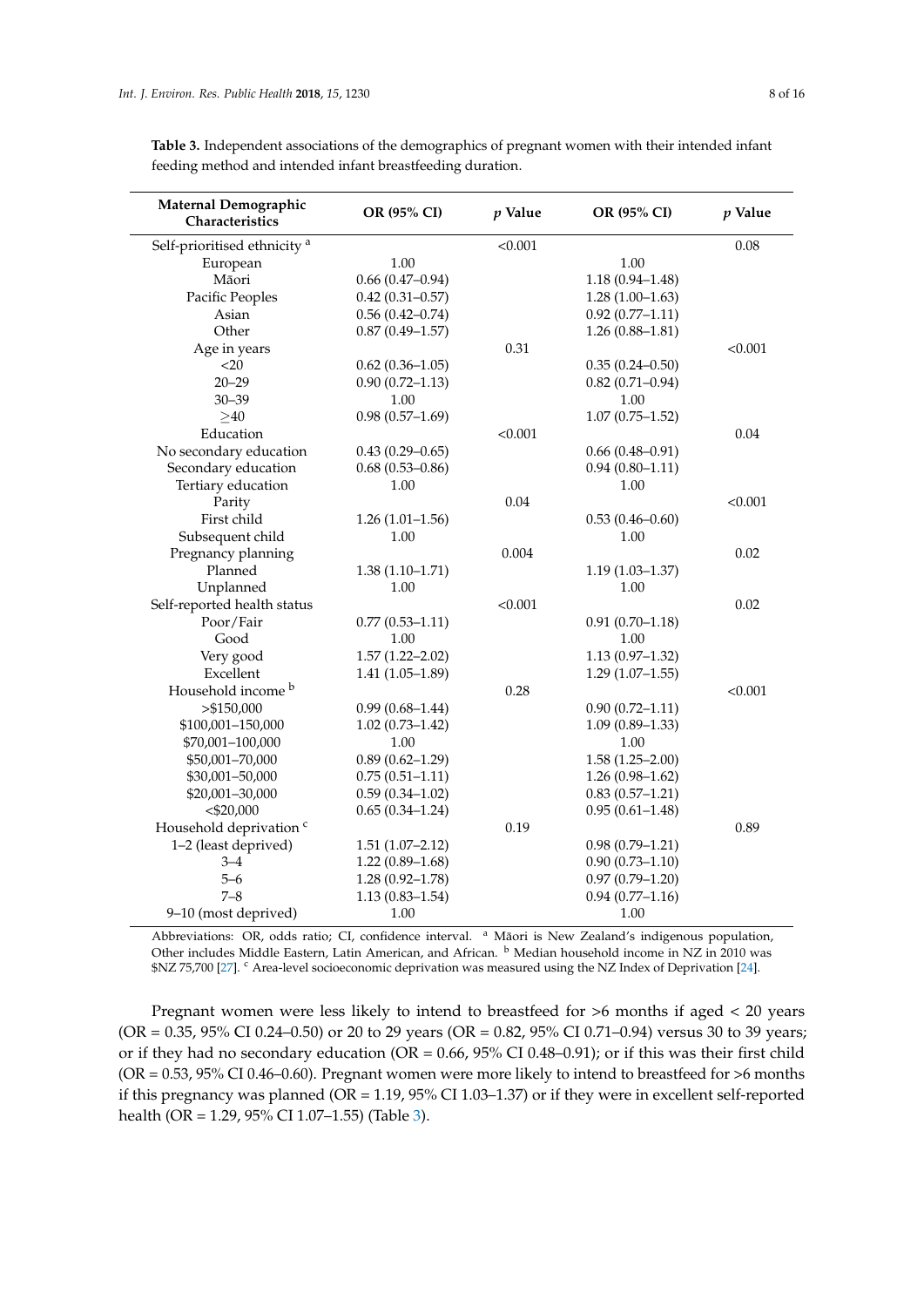# *3.2. Relationships of Partners' Characteristics with Intended Initial Infant Feeding Method and Breastfeeding Duration*

In univariate analyses, the partner's education was associated with breastfeeding being their intended initial infant feeding method (Table S2). Partner's ethnicity, age, household income, and household deprivation were all associated with their intended breastfeeding duration being >6 months (Table S2).

Partners were less likely to intend that breastfeeding only would be their initial infant feeding method if of Pacific (OR = 0.71, 95% CI 0.55–0.93) versus European ethnicity; or <20 (OR = 0.51, 95% CI 0.30–0.89) versus 30 to 39 years old; or had no secondary education (OR = 0.82, 95% CI 0.71–0.94). In comparison with partners living in the most deprived quintile of households (deciles 9–10), those living in households in deciles  $5-6$  (OR = 1.34, 95% CI 1.01–1.78) or 7–8 (OR = 1.36, 95% CI 1.03–1.80) were more likely to intend to breastfeed (Table [4\)](#page-8-0).

| Partner Demographic<br>Characteristics  | OR (95% CI)         | $p$ Value | OR (95% CI)         | p Value |
|-----------------------------------------|---------------------|-----------|---------------------|---------|
| Self-prioritised ethnicity <sup>a</sup> |                     | 0.05      |                     | < 0.001 |
| European                                | 1.00                |           | 1.00                |         |
| Māori                                   | $1.11(0.80-1.53)$   |           | $1.48(1.17-1.86)$   |         |
| Pacific Peoples                         | $0.71(0.55 - 0.93)$ |           | $1.51(1.22 - 1.88)$ |         |
| Asian                                   | $1.19(0.89 - 1.59)$ |           | $1.69(1.39-2.06)$   |         |
| Other                                   | $1.04(0.68 - 1.61)$ |           | $1.61(1.18 - 2.21)$ |         |
| Age in years                            |                     | 0.07      |                     | < 0.001 |
| $<$ 20                                  | $0.51(0.30-0.89)$   |           | $0.28(0.16 - 0.48)$ |         |
| $20 - 29$                               | $0.87(0.71 - 1.08)$ |           | $0.98(0.84 - 1.14)$ |         |
| $30 - 39$                               | 1.00                |           | 1.00                |         |
| $\geq 40$                               | $1.03(0.78 - 1.35)$ |           | $1.12(0.92 - 1.35)$ |         |
| Education                               |                     | 0.01      |                     | 0.35    |
| No secondary education                  | $0.62(0.45-0.85)$   |           | $0.82(0.63 - 1.08)$ |         |
| Secondary education                     | $0.89(0.71 - 1.12)$ |           | $1.00(0.85 - 1.18)$ |         |
| Tertiary education                      | 1.00                |           | 1.00                |         |
| Self-reported health status             |                     | 0.09      |                     | 0.08    |
| Poor/Fair                               | $0.90(0.69 - 1.19)$ |           | $1.06(0.86 - 1.31)$ |         |
| Good                                    | 1.00                |           | 1.00                |         |
| Very good                               | $1.15(0.93 - 1.42)$ |           | $1.09(0.93 - 1.26)$ |         |
| Excellent                               | $1.37(1.00-1.88)$   |           | $1.32(1.07-1.64)$   |         |
| Household income <sup>b</sup>           |                     | 0.30      |                     | < 0.001 |
| > \$150,000                             | $0.95(0.70-1.28)$   |           | $0.61(0.50-0.76)$   |         |
| \$100,001-150,000                       | $0.83(0.63 - 1.10)$ |           | $0.82(0.67-1.00)$   |         |
| \$70,001-100,000                        | 1.00                |           | 1.00                |         |
| \$50,001-70,000                         | $1.15(0.82 - 1.60)$ |           | $1.35(1.07-1.69)$   |         |
| \$30,001-50,000                         | $0.88(0.62 - 1.24)$ |           | $1.44(1.12-1.85)$   |         |
| \$20,001-30,000                         | $0.92(0.54 - 1.57)$ |           | $1.43(0.97 - 2.10)$ |         |
| $<$ \$20,000                            | $0.59(0.33 - 1.05)$ |           | $0.84(0.52 - 1.36)$ |         |
| Household deprivation <sup>c</sup>      |                     | 0.16      |                     | < 0.001 |
| 1-2 (least deprived)                    | $1.26(0.95-1.67)$   |           | $0.70(0.57-0.86)$   |         |
| $3 - 4$                                 | $1.24(0.94-1.62)$   |           | $0.73(0.60 - 0.89)$ |         |
| $5 - 6$                                 | $1.34(1.01-1.78)$   |           | $0.83(0.67-1.02)$   |         |
| $7 - 8$                                 | $1.36(1.03 - 1.80)$ |           | $1.04(0.85-1.28)$   |         |
| 9-10 (most deprived)                    | 1.00                |           | 1.00                |         |

<span id="page-8-0"></span>**Table 4.** Independent associations of the demographics of partners with their intended infant feeding method and intended infant breastfeeding duration.

Abbreviations: OR, odds ratio; CI, confidence interval. <sup>a</sup> Māori is New Zealand's indigenous population, Other includes Middle Eastern, Latin American, and African. <sup>b</sup> Median household income in NZ in 2010 was \$NZ 75,700 [\[27\]](#page-14-13). <sup>c</sup> Area-level socioeconomic deprivation was measured using the NZ Index of Deprivation [\[24\]](#page-14-10).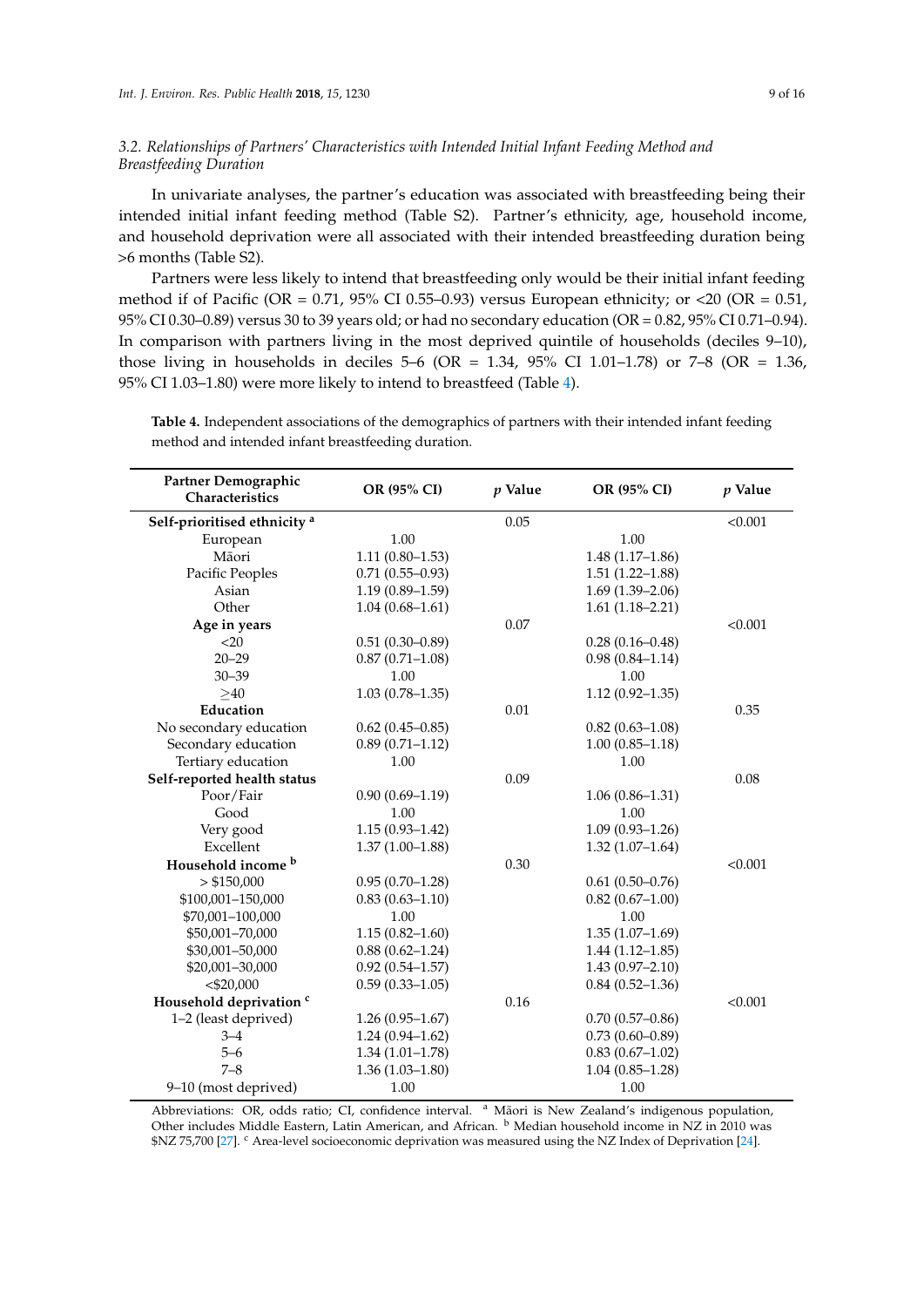Partners were less likely to intend that their infant would be breastfed for >6 months if <20  $(OR = 0.28, 95\% \text{ CI } 0.16 - 0.48)$  versus 30 to 39 years old; or they were living in a household in the least (OR = 0.70, 95% CI 0.57–0.86) or second least deprived quintile of all NZ households (OR = 0.73, 95% CI 0.60–0.89). Partners were more likely to intend that their infant would be breastfeed for >6 months if of Māori (OR = 1.48, 95% CI 1.17–1.86), Pacific (OR = 1.51, 95% CI 1.22–1.88), Asian (OR = 1.69, 95% CI 1.39–2.06), or Other (OR = 1.61, 95% CI 1.18–2.21) compared with European ethnic groups; or in excellent compared with good self-reported health (OR  $= 1.32$ , 95% CI 1.07–1.64) (Table [4\)](#page-8-0).

# *3.3. Comparison of Antenatal Feeding Intentions with Actual Feeding Outcomes when Infant was Aged Nine Months (Table [5\)](#page-10-0)*

At the interview completed when their infant was nine months old, 3016 (47%) of mothers stated they were still breastfeeding their child, 3222 (50%) mothers had breastfed their child but now stopped and 207 (3%) of mothers had never breastfed their child. At this interview, 5122 (99%) of the women who intended to breastfeed were still breastfeeding or had breastfed but now stopped. In comparison, 464 (93%) of the women who intended to both breast and bottle feed, 41 (38%) of the women who intended to bottle feed their child, and 25 (76%) of the women who were undecided antenatally were either still breastfeeding or had breastfed but now stopped.

When compared with infants of parents who were in agreement on other infant feeding method intentions, those infants whose parents agreed antenatally on only breastfeeding were more likely to have been breastfed for >6 months, with these associations evident after adjustment for maternal (OR =  $6.3$ ,  $95\%$  CI 3.9–10.2) or partner demographics (OR =  $5.7$ ,  $95\%$  CI 3.6–9.2). In comparison with infants of parents who were in agreement antenatally on a shorter duration of breastfeeding, infants whose parents agreed antenatally to breastfeed for >6 months were more likely to have been breastfed for  $>6$  months, after adjustment for maternal (OR = 4.9, 95% CI 3.9–6.2) or partner demographics  $(OR = 5.0, 95\% \text{ CI } 4.0 - 6.3).$ 

Infants whose parents agreed antenatally on only breastfeeding were more likely to have been breastfed for >6 months compared to those parents with all other feeding intentions (either concordant or discordant), after adjustment for maternal ( $OR = 2.8$ ,  $95\%$  CI 2.3–3.3) or partner demographics (OR = 2.6, 95% CI 2.1–3.0). Additionally, an infant was more likely to have been breastfed for  $>6$  months if both parents were in concordance antenatally to breastfeed their infant for >6 months compared to those infants whose father intended to feed for  $\leq 6$  months, adjusted for maternal (OR = 3.5, 95% CI 2.9–4.1) or partner demographics (OR = 3.2, 95% CI 2.8–3.8); or whose mother intended to feed for  $\leq$  six months, adjusted for maternal (OR = 5.0, 95% CI 4.2–5.9) or partner demographics (OR = 4.7, 95% CI 3.9–5.5).

#### **4. Discussion**

#### *4.1. Summary of Principal Findings*

In this study, sole breastfeeding was the intended method of feeding for the majority (89% of women and 87% of partners) of prospective parents. In contrast, larger differences were evident between women and their partners in their antenatal breastfeeding duration intentions, with 68% of women and 51% of their partners intending that the breastfeeding duration be >6 months. There was only a fair degree of agreement between individual women–partner pairs on their intentions for both method of feeding ( $\kappa = 0.21$ ) and intended duration of breastfeeding ( $\kappa = 0.25$ ).

After adjustment for maternal and partner demographics, the infants of parents who were in agreement on breastfeeding as the initial infant feeding method were more than twice as likely to be breastfed, and the infants of parents who were in agreement on breastfeeding duration of >6 months were at least three times more likely to have been breastfed past 6 months of age.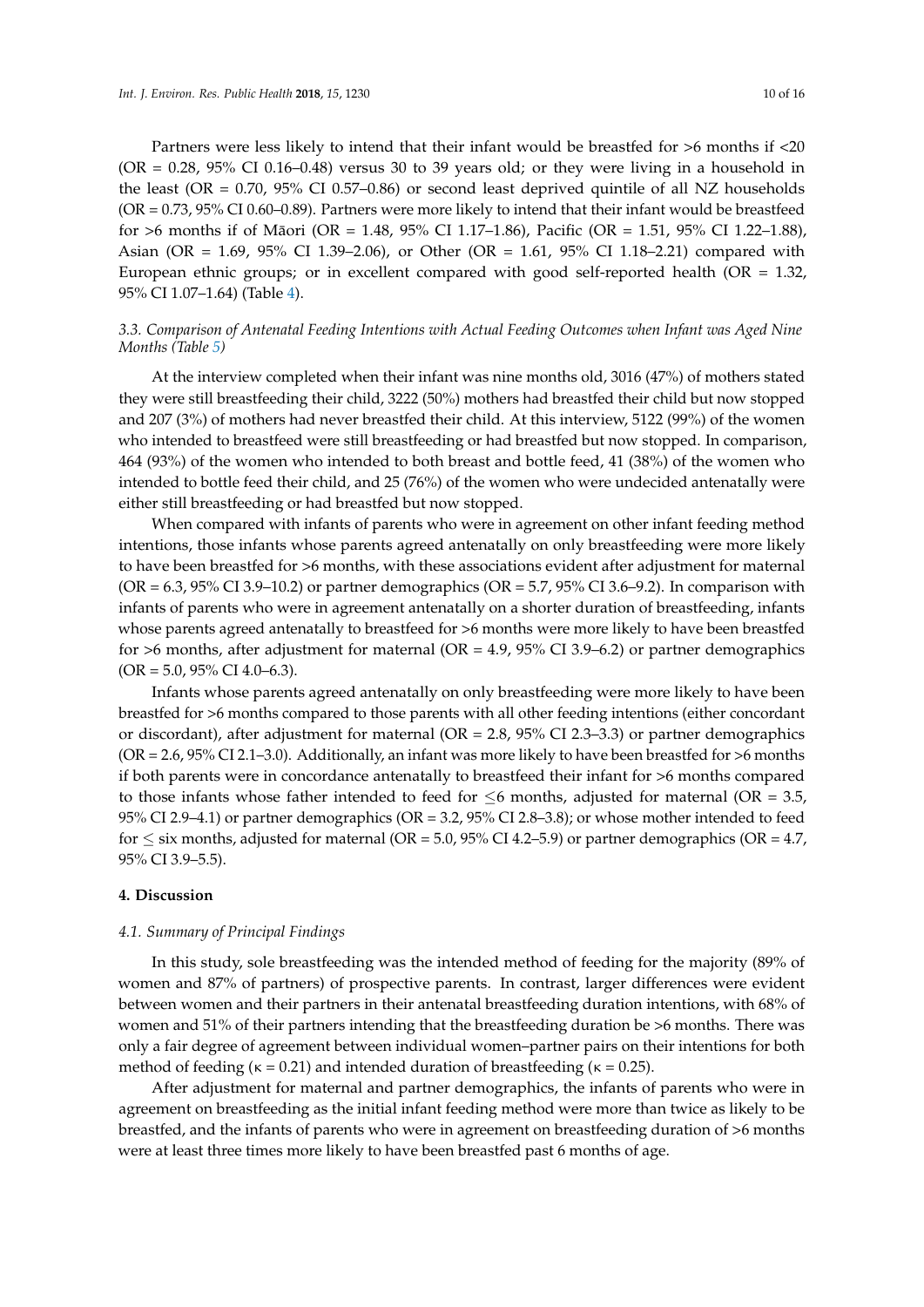| Comparisons                                                                                                                                          |                       | Infant was Breastfed for >6 Months                                                  | Odds Ratio (95% CI) for Any Breastfeeding >6 Months |                                                           |                                                          |
|------------------------------------------------------------------------------------------------------------------------------------------------------|-----------------------|-------------------------------------------------------------------------------------|-----------------------------------------------------|-----------------------------------------------------------|----------------------------------------------------------|
|                                                                                                                                                      | Yes $n = 3793$        | No $n = 2683$                                                                       | Univariate                                          | <b>Adjusted for Maternal</b><br>Demographics <sup>a</sup> | <b>Adjusted for Partner</b><br>Demographics <sup>b</sup> |
|                                                                                                                                                      |                       | Parents whose infant feeding method intentions were concordant                      |                                                     |                                                           |                                                          |
|                                                                                                                                                      |                       | Parental agreement on only breastfeeding versus all other infant feeding intentions |                                                     |                                                           |                                                          |
| Both parents agreed on only breastfeeding, $n$ (row %)<br>All other concordant infant feeding intentions, $n$ (row %)                                | 2169 (66)<br>30(28)   | 1109 (34)<br>77 (72)                                                                | $5.0(3.3 - 7.7)$<br>1.00                            | $6.3(3.9-10.2)$<br>1.00                                   | $5.7(3.6-9.2)$<br>1.00                                   |
|                                                                                                                                                      |                       | Parental agreement on breastfeeding duration                                        |                                                     |                                                           |                                                          |
| Both parents agreed on breastfeeding for $>6$ months, <i>n</i> (row %)<br>Both parents agreed on breastfeeding for $\leq 6$ months, <i>n</i> (row %) | 1240 (77)<br>231 (44) | 369(23)<br>299 (56)                                                                 | $4.4(3.5-5.4)$<br>1.00                              | $4.9(3.9-6.2)$<br>1.00                                    | $5.0(4.0-6.3)$<br>1.00                                   |
|                                                                                                                                                      |                       | Parents whose infant feeding intentions were concordant or discordant               |                                                     |                                                           |                                                          |
|                                                                                                                                                      |                       | Parental agreement on only breastfeeding versus all other infant feeding intentions |                                                     |                                                           |                                                          |
| Both parents agreed on only breastfeeding, $n$ (row %)                                                                                               | 2169 (66)             | 1109 (34)                                                                           | $2.6(2.2 - 3.0)$                                    | $2.8(2.3-3.3)$                                            | $2.6(2.1-3.0)$                                           |
| All other infant feeding intentions both concordant and<br>discordant, $n$ (row %)                                                                   | 320(43)               | 420 (57)                                                                            | 1.00                                                | 1.00                                                      | 1.00                                                     |
|                                                                                                                                                      |                       | Parental agreement on breastfeeding duration                                        |                                                     |                                                           |                                                          |
| Both parents agreed on breastfeeding for $>6$ months, <i>n</i> (row %)                                                                               | 1240 (77)             | 369(23)                                                                             | $3.0(2.6-3.5)$                                      | $3.5(2.9-4.1)$                                            | $3.2(2.8-3.8)$                                           |
| Partner has decided on breastfeeding for $\leq$ 6 months or hasn't<br>thought about duration, $n$ (row $\%$ )                                        | 1027(53)              | 921 (47)                                                                            | 1.00                                                | 1.00                                                      | 1.00                                                     |
|                                                                                                                                                      |                       | Parental agreement on breastfeeding duration                                        |                                                     |                                                           |                                                          |
| Both parents agreed on breastfeeding for $>6$ months, <i>n</i> (row %)<br>Mother has decided on breastfeeding for $\leq 6$ months, <i>n</i> (row %)  | 1240 (77)<br>755 (42) | 369(23)<br>1056 (58)                                                                | $4.7(4.0-5.5)$<br>1.00                              | $5.0(4.2 - 5.9)$<br>1.00                                  | $4.7(3.9-5.5)$<br>1.00                                   |

**Table 5.** Agreement between pregnant women and their partners on initial infant feeding method and breastfeeding duration for their infant.

<span id="page-10-0"></span>Abbreviations: CI, confidence interval. <sup>a</sup> Self-prioritised ethnicity, age group in years, education, parity, pregnancy planning, self-reported health status, household income, and household socioeconomic deprivation. <sup>b</sup> Self-prioritised ethnicity, age group in years, education, self-reported health status, household income, and household socioeconomic deprivation.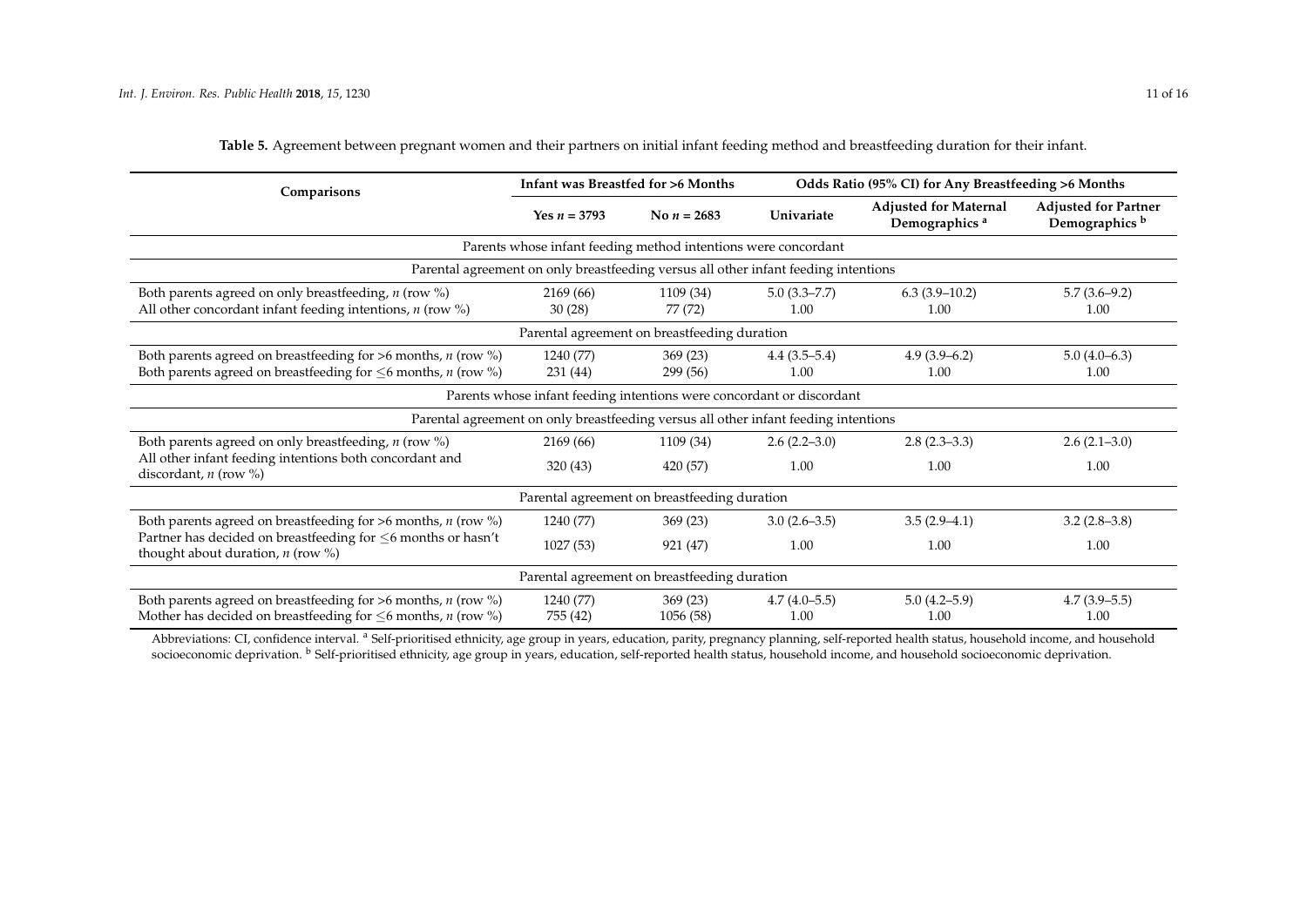#### *4.2. Strengths and Weaknesses of the Study*

Our study included a large and heterogeneous sample of prospective parents. In contrast, other studies that have investigated the breastfeeding intentions of both mothers and partners, for example Mitchell-Box et al. [\[18\]](#page-14-4), have enrolled smaller samples ( $n \approx 100$ ) of mothers and partners derived from a specific sector of the socioeconomic spectrum. We were able to consider the intentions of both future mothers and their partners and were careful to obtain these independently of one another [\[19\]](#page-14-5). The reduction by 35% of mothers in the cohort in the matched paired data may have reduced the variability in some socio-demographic variables however the mothers and partners were still an ethnically and socioeconomically diverse sample (Table S1). Additionally, our retention rate at age nine months was high for mothers (94%) and partners (93%), thus reducing the bias introduced by variance in attrition between population subgroups.

We did not use exclusive breastfeeding as a benchmark for measuring breastfeeding duration as we were more interested in overall initiation and duration. Whilst acknowledging that this prevents us from making direct comparisons with studies who have used this definition, our definition of breastfeeding is more consistent with the contemporary developed world reality where, although the global average percentage of exclusive breastfeeding (EBF) up to six months sits at 38% [\[28\]](#page-14-14), EBF in developed countries is significantly lower and has not increased substantially despite several global initiatives (i.e., the Baby Friendly Hospital Initiative) [\[29\]](#page-14-15). For example, using data from the WHO database, the prevalence of exclusive breastfeeding up to 6 months is 18.6% in Australia (1995–6, *n =* 3252), 13.6% in the United States (2007–8, *n =* 16,985), 9% in Norway (2006, *n =* 3000), and 12.3% in Sweden (2007,  $n = 106,087$ ) [\[30\]](#page-14-16). New Zealand's population data is incomplete but the estimate from our cohort is that 16% were EBF to age six months [\[5\]](#page-13-4).

The possibility of biased recall of breastfeeding duration is present in our study as the interview at which breastfeeding duration was described occurred when the infants were nine months old. However, previous studies have shown that maternal recall of breastfeeding initiation and duration offers a valid and reliable estimate for recall periods of three years or less [\[31\]](#page-14-17).

#### *4.3. Strengths and Weaknesses in Relation to Other Studies, Discussing Particularly Any Differences in Results*

Highlighted by our study was the variance in influence of parental ethnicity, with maternal ethnicity associated with intended feeding method but not breastfeeding duration, whereas paternal ethnicity was associated with intended breastfeeding duration but not with feeding method. Other studies have investigated the association of ethnicity with breastfeeding initiation and duration (e.g., [\[6,](#page-13-5)[32\]](#page-14-18)). However, data investigating this relationship for both mothers and fathers is largely absent from the literature. Younger parental age and lower levels of educational attainment had an effect on intended feeding method and breastfeeding duration. This is comparable with published data reported from studies performed in both Australia and the United States [\[6](#page-13-5)[,32\]](#page-14-18). Mother's parity was shown to be both a positive and negative influence on breastfeeding. Women expecting their first child were more likely to intend to breastfed but less likely to intend to breastfed for more than six months. The effect of parity on breastfeeding has been shown in other studies, for example, Grummer-Strawn et al. [\[32\]](#page-14-18). In contrast to parity, pregnancy planning had a more consistent relationship with breastfeeding with both intention to breastfeed and breastfeeding duration positively associated with this being a planned pregnancy (see [\[5,](#page-13-4)[33,](#page-14-19)[34\]](#page-15-0)).

We also showed the association of parental health status with feeding intentions and breastfeeding duration. Mothers reporting they had very good or excellent health and partners reporting they had excellent health were more likely to intend to breastfeed and to breastfeed for longer than 6 months. Most research that has looked at predictors of breastfeeding and maternal health have focussed on specific health indicators such as maternal obesity (i.e., [\[35\]](#page-15-1) or pregnancy health related conditions such as diabetes (i.e., [\[36\]](#page-15-2)). We have shown self-reported maternal and paternal health status also to be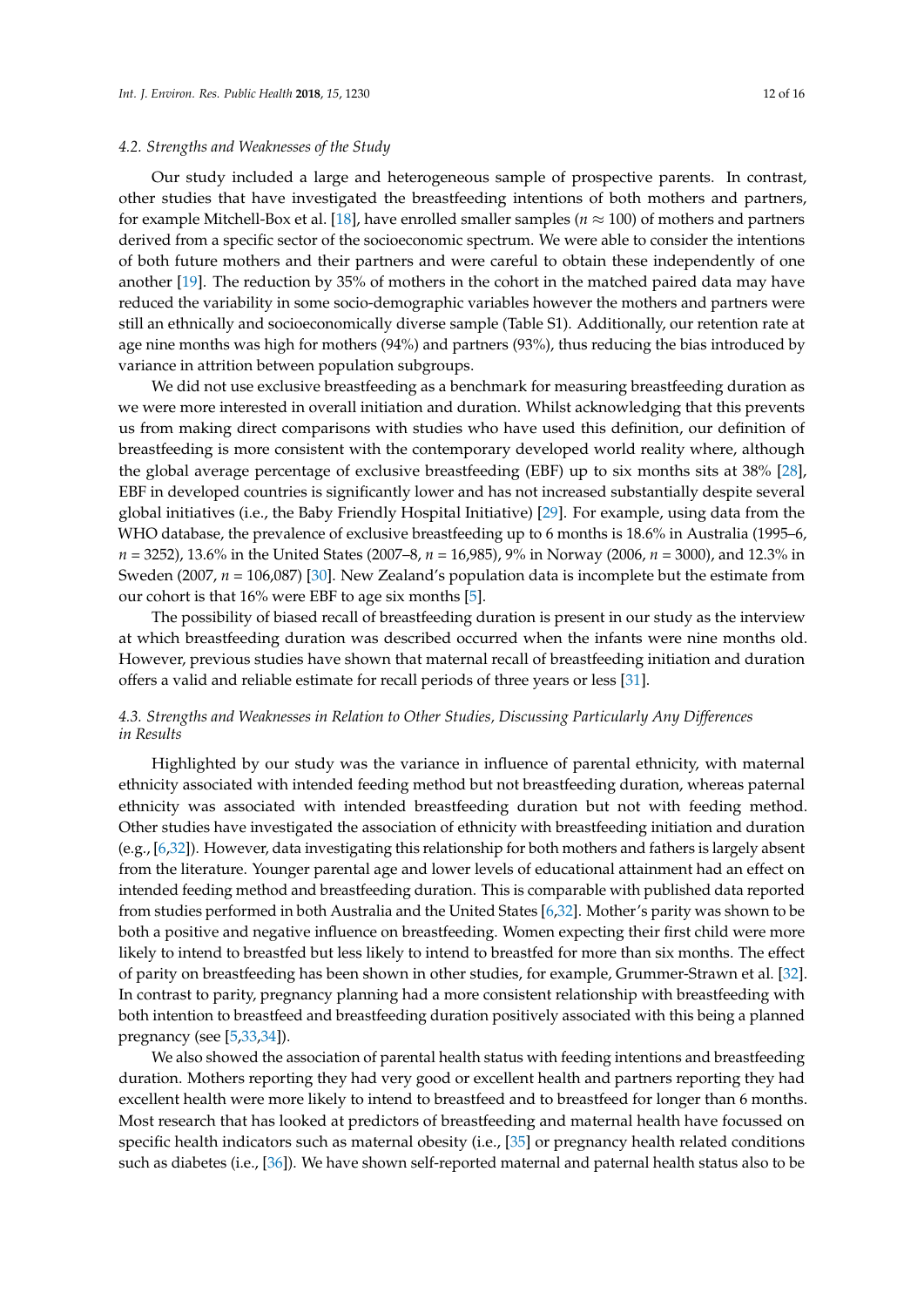a useful indicator of intended breastfeeding behaviours. More comprehensive research into the effects of parental health on infant feeding intentions and outcomes is needed.

Income in relation to breastfeeding attitudes and outcomes has been studied with conflicting results with some research finding positive correlations with breastfeeding intentions [\[37\]](#page-15-3) and some inverse relationships [\[32\]](#page-14-18). Our study found no effect of maternal income or SES on intentions to breastfeed however we did find partners living in the most deprived quintile of households was associated with increased odds of intending that their child be breastfed; whereas living in the least deprived quintile of households or having a household income in the highest bracket (>\$150,000) was associated with decreased odds of intending that their child be breastfed for >6 months. While it has been shown that partners' knowledge and attitudes have an impact on maternal breastfeeding decisions and subsequent duration [\[10\]](#page-13-9), there is little published research on the effect of partner socioeconomic status and income levels on infant feeding outcomes.

#### *4.4. Meaning of the Study: Possible Mechanisms and Implications for Clinicians or Policymakers*

Our data shows that the antenatal period is a key time point to intervene if breastfeeding duration rates are to be increased and that any such intervention should include both the pregnant women and their partners. In terms of their positive influence on breastfeeding outcomes, multi-component interventions that span both the antenatal and postnatal periods are more effective than those that, for example, only focused on the antenatal time point or used only a single communication strategy (see reviews by  $[8,38]$  $[8,38]$ ).

Numerous studies conducted in both developed and developing nations have shown the importance of the partners' support of and positive attitudes towards breastfeeding as a determinant of breastfeeding initiation and duration [\[9](#page-13-8)[–14\]](#page-14-0). Interventions that have included partners, either antenatally or postnatally, have been effective at increasing breastfeeding initiation and extending breastfeeding duration [\[14](#page-14-0)[,16](#page-14-2)[,39–](#page-15-5)[41\]](#page-15-6).

Maternal intentions, however, remain the strongest independent influence on breastfeeding initiation and duration [\[6](#page-13-5)[–8\]](#page-13-6). Consequently, to be effective, interventions and policy that seek to promote maternal intentions to breastfeed need to be applicable to those women whose demographics place them at higher risk of not initiating breastfeeding or of breastfeeding for a shorter duration. Several studies have developed and assessed interventions within typically vulnerable subgroups of the population i.e., younger mothers [\[42\]](#page-15-7) and those with less education (i.e., [\[43\]](#page-15-8)). Our study findings indicate a need to also develop and assess interventions targeted towards mothers in poor health and mothers with previous children.

#### *4.5. Unanswered Questions and Future Research*

Our study highlights that parental agreement on breastfeeding intentions is important to both the infant feeding method chosen and the duration of breastfeeding. What has not been addressed by our study was what the mother or partner's perceptions of each other were with regard to their intended feeding method or breastfeeding duration. The perceptions, for example, by the mother of her partner's intentions with respect to infant feeding method, can be very inaccurate. This may have a negative effect on a perceived maternal support for breastfeeding and ultimate breastfeeding duration [\[15,](#page-14-1)[16\]](#page-14-2). The negative perception by men of breastfeeding, especially in public, has also be been shown to affect the breastfeeding decisions made by the mother. Interventions focussed on fathers/men's attitudes have been suggested as a way to increase breastfeeding rates and duration [\[40,](#page-15-9)[44,](#page-15-10)[45\]](#page-15-11).

It will be important to determine why agreement between mothers' and partners' feeding intentions was only fair and to identify potential strategies that seek to increase agreement. There is a need to understand what factors determine breastfeeding intentions within ethnic groups. That intention to breastfeed varied with maternal ethnicity and intended duration of breastfeeding with paternal ethnicity suggest that these are two distinct areas for development research. Likewise, why partners of higher socioeconomic status mothers are less likely to intend for their infant to be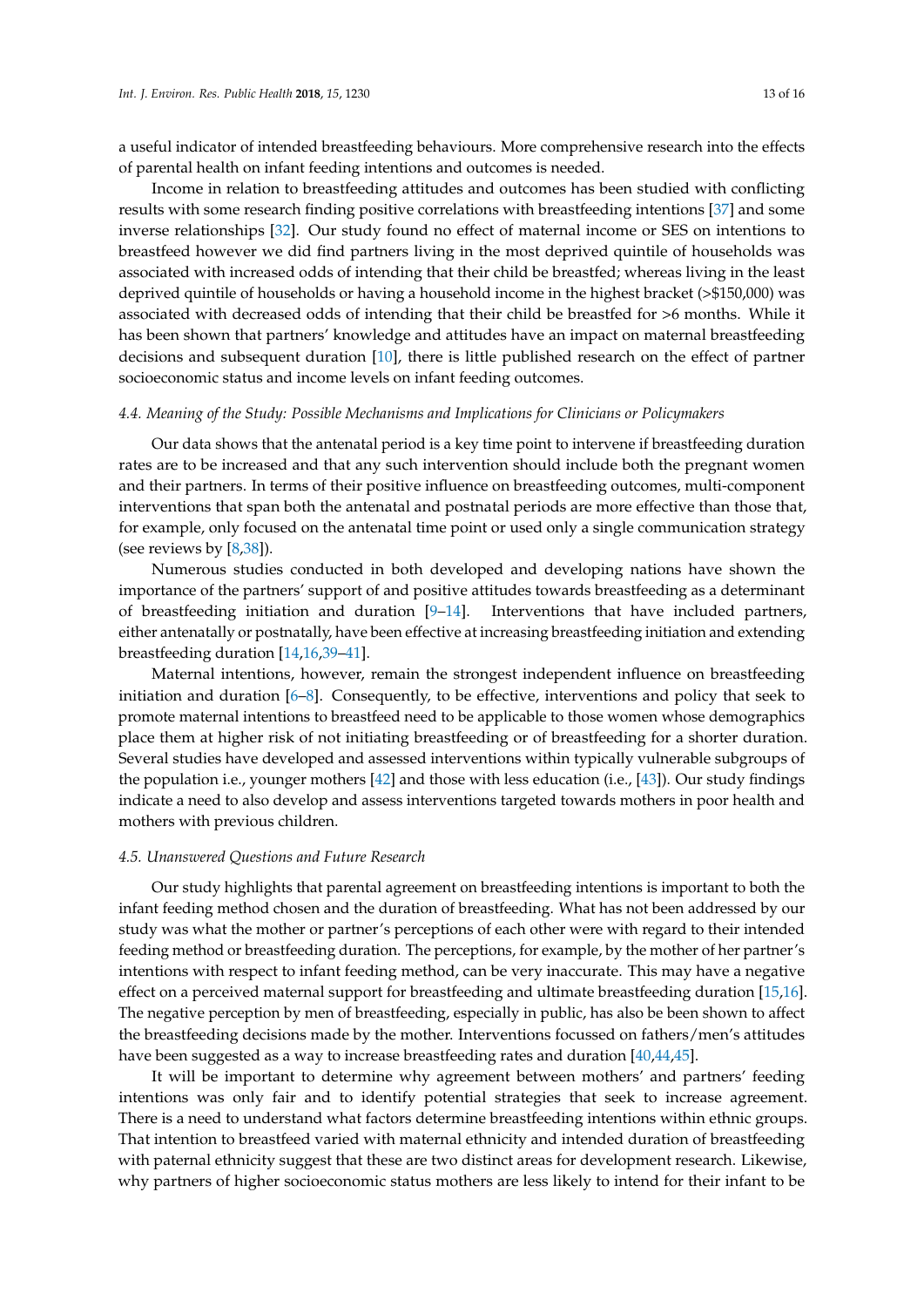breastfed for >6 months needs to be understood. The potential adverse effect of higher paternal income on breastfeeding is a contemporary issue that requires focussed attention.

#### **5. Conclusions**

Exactly when antenatal infant feeding method decisions are made by either mother or partner has not been fully investigated, thus the optimal time period to target interventions to make them most efficacious requires additional study. In order to create better public health promotion messages and increase the rates of breastfeeding and increase breastfeeding duration in line World Health Organizations Global Strategy for Infant Feeding [\[1\]](#page-13-0), we need to further understand the context of infant feeding method decisions and how we can help parents to reach consensus on their intentions to breastfeed and to continue this until the infant is at least six months old.

**Supplementary Materials:** The following are available online at [http://www.mdpi.com/1660-4601/15/6/1230/s1.](http://www.mdpi.com/1660-4601/15/6/1230/s1)

**Author Contributions:** C.C.G., C.W. and S.M.B.M. were involved in the conception of the *Growing Up in New Zealand* study; E.J.M., C.C.G. and D.K.B. designed the research for this article; E.J.M. and D.K.B. analysed the data; E.J.M., D.K.B., C.C.G. and T.G.d.C. interpreted the results; E.J.M., D.K.B. and C.C.G. drafted the article; critical revision was provided by E.J.M., C.C.G., T.G.d.C., D.K.B., C.W. and S.M.B.M.; final approval for publication was given by all authors.

**Acknowledgments:** Most importantly, we would like to acknowledge the children and the families who are part of the *Growing Up in New Zealand* study. We would also like to acknowledge the initial funders, in particular the New Zealand Ministry of Social Development, supported by the Health Research Council as well as the ongoing support from Auckland UniServices and The University of Auckland. We acknowledge all the members of the *Growing Up in New Zealand* team, including those members and managers of the operational, data, communications, community, and quality aspects of the study. We thank the ongoing support and advice provided by our Kaitiaki Group and our national and international Scientific Advisory Group and we also acknowledge the members of the Morton Consortium [\[46](#page-15-12)[,47\]](#page-15-13) responsible for planning and design of this study in the Development Phase. We would also like to acknowledge Catherine Gilchrist and Sinead Wilson for their valuable feedback on this manuscript.

**Conflicts of Interest:** The authors declare no conflict of interest.

#### **References**

- <span id="page-13-0"></span>1. World Health Organization. *Global Strategy for Infant and Young Child Feeding*; World Health Organization: Geneva, Switzerland, 2003.
- <span id="page-13-1"></span>2. Centres for Disease Control and Prevention, Breastfeeding Report Card United States 2014: CDC National Immunization Surveys 2012 and 2013, Data, 2011 Births. Available online: [http://www.cdc.gov/](http://www.cdc.gov/breastfeeding/data/NIS_data/index.htm) [breastfeeding/data/NIS\\_data/index.htm](http://www.cdc.gov/breastfeeding/data/NIS_data/index.htm) (accessed on 1 December 2017).
- <span id="page-13-2"></span>3. Australian Institute of Health and Welfare. *2010 Australian National Infant Feeding Survey: Indicator Results*; Australian Institute of Health and Welfare: Canberra, Australia, 2011.
- <span id="page-13-3"></span>4. McAndrew, F.; Thompson, J.; Fellows, L.; Large, A.; Speed, M.; Renfrew, M.J. *Infant Feeding Survey 2010*; Health and Social Care Information Centre: Leeds, UK, 2012.
- <span id="page-13-4"></span>5. Castro, T.; Grant, C.; Wall, C.; Welch, M.; Marks, E.; Fleming, C.; Teixeira, J.; Bandara, D.; Berry, S.; Morton, S. Breastfeeding indicators among a nationally representative multi-ethnic sample of New Zealand children. *N. Z. Med. J.* **2017**, *130*, 34–44. [\[PubMed\]](http://www.ncbi.nlm.nih.gov/pubmed/29197899)
- <span id="page-13-5"></span>6. Forster, D.A.; McLachlan, H.L.; Lumley, J. Factors associated with breastfeeding at six months postpartum in a group of Australian women. *Int. Breastfeed. J.* **2006**, *1*, 18. [\[CrossRef\]](http://dx.doi.org/10.1186/1746-4358-1-18) [\[PubMed\]](http://www.ncbi.nlm.nih.gov/pubmed/17034645)
- <span id="page-13-7"></span>7. Amir, L.H.; Donath, S.M. Maternal diet and breastfeeding: A case for rethinking physiological explanations for breastfeeding determinants. *Early Hum. Dev.* **2012**, *88*, 467–471. [\[CrossRef\]](http://dx.doi.org/10.1016/j.earlhumdev.2011.11.002) [\[PubMed\]](http://www.ncbi.nlm.nih.gov/pubmed/22118871)
- <span id="page-13-6"></span>8. Meedya, S.; Fahy, K.; Kable, A. Factors that positively influence breastfeeding duration to 6 months: A literature review. *Women Birth* **2010**, *23*, 135–145. [\[CrossRef\]](http://dx.doi.org/10.1016/j.wombi.2010.02.002) [\[PubMed\]](http://www.ncbi.nlm.nih.gov/pubmed/20299299)
- <span id="page-13-8"></span>9. Giugliani, E.R.; Caiaffa, W.T.; Vogelhut, J.; Witter, F.R.; Perman, J.A. Effect of breastfeeding support from different sources on mothers' decisions to breastfeed. *J. Hum. Lact.* **1994**, *10*, 157–161. [\[CrossRef\]](http://dx.doi.org/10.1177/089033449401000310) [\[PubMed\]](http://www.ncbi.nlm.nih.gov/pubmed/7619265)
- <span id="page-13-9"></span>10. Bar-Yam, N.B.; Darby, L. Fathers and breastfeeding: A review of the literature. *J. Hum. Lact.* **1997**, *13*, 45–50. [\[CrossRef\]](http://dx.doi.org/10.1177/089033449701300116) [\[PubMed\]](http://www.ncbi.nlm.nih.gov/pubmed/9233185)
- 11. Sharma, M.; Petosa, R. Impact of expectant fathers in breast-feeding decisions. *J. Am. Diet. Assoc.* **1997**, *97*, 1311–1313. [\[CrossRef\]](http://dx.doi.org/10.1016/S0002-8223(97)00312-X)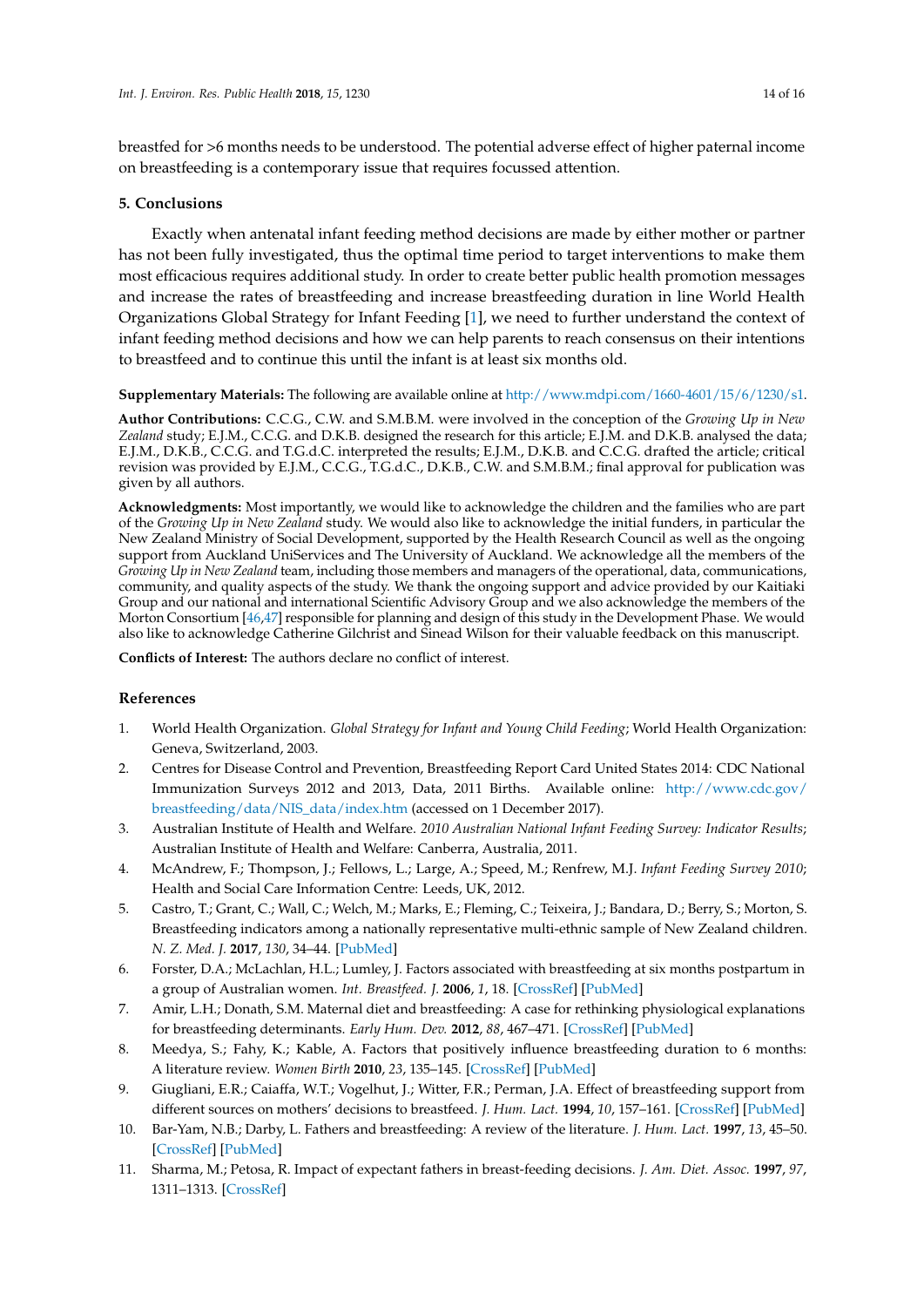- 12. Schmidt, M.M.; Sigman-Grant, M. Perspectives of low-income fathers' support of breastfeeding: An exploratory study. *J. Nutr. Educ.* **2000**, *32*, 31–37. [\[CrossRef\]](http://dx.doi.org/10.1016/S0022-3182(00)70507-3)
- 13. Scott, J.; Landers, M.; Hughes, R.; Binns, C. Factors associated with breastfeeding at discharge and duration of breastfeeding. *J. Paediatr. Child Health* **2001**, *37*, 254–261. [\[CrossRef\]](http://dx.doi.org/10.1046/j.1440-1754.2001.00646.x) [\[PubMed\]](http://www.ncbi.nlm.nih.gov/pubmed/11468040)
- <span id="page-14-0"></span>14. Pisacane, A.; Continisio, G.I.; Aldinucci, M.; D'Amora, S.; Continisio, P. A Controlled Trial of the Father's Role in Breastfeeding Promotion. *Pediatrics* **2005**, *116*, e494–e498. [\[CrossRef\]](http://dx.doi.org/10.1542/peds.2005-0479) [\[PubMed\]](http://www.ncbi.nlm.nih.gov/pubmed/16199676)
- <span id="page-14-1"></span>15. Arora, S.; McJunkin, C.; Wehrer, J.; Kuhn, P. Major Factors Influencing Breastfeeding Rates: Mother's Perception of Father's Attitude and Milk Supply. *Pediatrics* **2000**, *106*, e67. [\[CrossRef\]](http://dx.doi.org/10.1542/peds.106.5.e67) [\[PubMed\]](http://www.ncbi.nlm.nih.gov/pubmed/11061804)
- <span id="page-14-2"></span>16. Chezem, J.C. Breastfeeding attitudes among couples planning exclusive breastfeeding or mixed feeding. *Breastfeed. Med.* **2012**, *7*, 155–162. [\[CrossRef\]](http://dx.doi.org/10.1089/bfm.2011.0024) [\[PubMed\]](http://www.ncbi.nlm.nih.gov/pubmed/22224507)
- <span id="page-14-3"></span>17. Hounsome, L.; Dowling, S. The mum has to live with the decision much more than the dad'; a qualitative study of men's perceptions of their influence on breastfeeding decision-making. *Int. Breastfeed. J.* **2018**, *13*, 3. [\[CrossRef\]](http://dx.doi.org/10.1186/s13006-018-0145-1) [\[PubMed\]](http://www.ncbi.nlm.nih.gov/pubmed/29371876)
- <span id="page-14-4"></span>18. Mitchell-Box, K.; Braun, K.L.; Hurwitz, E.L.; Hayes, D.K. Breastfeeding attitudes: Association between maternal and male partner attitudes and breastfeeding intent. *Breastfeed. Med.* **2013**, *8*, 368–373. [\[CrossRef\]](http://dx.doi.org/10.1089/bfm.2012.0135) [\[PubMed\]](http://www.ncbi.nlm.nih.gov/pubmed/23560449)
- <span id="page-14-5"></span>19. Morton, S.M.B.; Atatoa Carr, P.E.; Grant, C.C.; Robinson, E.M.; Bandara, D.K.; Bird, A.; Ivory, V.C.; Kingi, T.K.R.; Liang, R.; Marks, E.J.; et al. Cohort profile: Growing up in New Zealand. *Int. J. Epidemiol.* **2013**, *42*, 65–75. [\[CrossRef\]](http://dx.doi.org/10.1093/ije/dyr206) [\[PubMed\]](http://www.ncbi.nlm.nih.gov/pubmed/22253317)
- <span id="page-14-6"></span>20. Morton, S.M.B.; Ramke, J.; Kinloch, J.M.; Grant, C.C.; Atatoa Carr, P.E.; Leeson, H.; Lee, A.C.; Robinson, E. Growing Up in New Zealand cohort alignment with all New Zealand births. *Aust. N. Z. J. Public Health* **2015**, *39*, 82–87. [\[CrossRef\]](http://dx.doi.org/10.1111/1753-6405.12220) [\[PubMed\]](http://www.ncbi.nlm.nih.gov/pubmed/25168836)
- <span id="page-14-7"></span>21. Morton, S.M.; Grant, C.C.; Carr, P.E.A.; Robinson, E.M.; Kinloch, J.M.; Fleming, C.J.; Kingi, T.K.R.; Perese, L.M.; Liang, R. How do you recruit and retain a prebirth cohort? Lessons learnt from Growing Up in New Zealand. *Eval. Health Prof.* **2014**, *37*, 411–433. [\[CrossRef\]](http://dx.doi.org/10.1177/0163278712462717) [\[PubMed\]](http://www.ncbi.nlm.nih.gov/pubmed/23109469)
- <span id="page-14-8"></span>22. Morton, S.M.B.; Atatoa Carr, P.E.; Bandara, D.K.; Grant, C.C.; Ivory, V.C.; Kingi, T.R.; Liang, R.; Perese, L.M.; Peterson, E.; Pryor, J.E.; et al. *Growing Up in New Zealand: A Longitudinal Study of New Zealand Children and Their Families. Report 1: Before We Are Born*; Growing Up in New Zealand: Auckland, New Zealand, 2010.
- <span id="page-14-9"></span>23. World Health Organization. Indicators for Assessing Breast-Feeding Practices: Report of An Informal Meeting, 11-12 June 1991, Geneva, Switzerland. Available online: [http://apps.who.int/iris/handle/10665/](http://apps.who.int/iris/handle/10665/62134) [62134](http://apps.who.int/iris/handle/10665/62134) (accessed on 13 April 2018).
- <span id="page-14-10"></span>24. Salmond, C.; Crampton, P.; Atkinson, J. *NZDep2006 Index of Deprivation*; Department of Public Health, University of Otago Wellington: Wellington, New Zealand, 2007; Volume 5541.
- <span id="page-14-11"></span>25. Bowling, A. Just One Question: If One Question Works, Why Ask Several? *J. Epidemiol. Community Health* **2005**, *5*, 342–345. [\[CrossRef\]](http://dx.doi.org/10.1136/jech.2004.021204) [\[PubMed\]](http://www.ncbi.nlm.nih.gov/pubmed/15831678)
- <span id="page-14-12"></span>26. Landis, J.R.; Koch, G.G. The measurement of observer agreement for categorical data. *Biometrics* **1977**, *33*, 159–174. [\[CrossRef\]](http://dx.doi.org/10.2307/2529310) [\[PubMed\]](http://www.ncbi.nlm.nih.gov/pubmed/843571)
- <span id="page-14-13"></span>27. Perry, B. *Household Incomes in New Zealand: Trends in Indicators of Inequality and Hardship 1982 to 2010*; Ministry of Social Development: Wellington, New Zealand, 2011.
- <span id="page-14-14"></span>28. World Health Organization; United Nations Children's Fund. *Global Nutrition Targets 2025—Breastfeeding Policy Brief (WHO/NMH/NHD/14.7)*; World Health Organization: Geneva, Switzerland, 2014.
- <span id="page-14-15"></span>29. World Health Organization. Unicef, Baby-Friendly Hospital Initiative: Revised, Updated and Expanded for Integrated Care. Available online: [www.who.int/nutrition/publications/infantfeeding/9789241594950/en/](www.who.int/nutrition/publications/infantfeeding/9789241594950/en/index.html) [index.html](www.who.int/nutrition/publications/infantfeeding/9789241594950/en/index.html) (accessed on 1 April 2012).
- <span id="page-14-16"></span>30. World Health Organization. Global Data Bank on Infant and Young Child Feeding. Available online: <http://www.who.int/nutrition/databases/infantfeeding/en/> (accessed on 24 July 2017).
- <span id="page-14-17"></span>31. Li, R.; Scanlon, K.S.; Serdula, M.K. The validity and reliability of maternal recall of breastfeeding practice. *Nutr. Rev.* **2005**, *63*, 103–110. [\[CrossRef\]](http://dx.doi.org/10.1111/j.1753-4887.2005.tb00128.x) [\[PubMed\]](http://www.ncbi.nlm.nih.gov/pubmed/15869124)
- <span id="page-14-18"></span>32. Grummer-Strawn, L.M.; Scanlon, K.S.; Fein, S.B. Infant feeding and feeding transitions during the first year of life. *Pediatrics* **2008**, *122* (Suppl. 2), S36–S42. [\[CrossRef\]](http://dx.doi.org/10.1542/peds.2008-1315D) [\[PubMed\]](http://www.ncbi.nlm.nih.gov/pubmed/18829829)
- <span id="page-14-19"></span>33. Hamade, H.; Chaaya, M.; Saliba, M.; Chaaban, R.; Osman, H. Determinants of exclusive breastfeeding in an urban population of primiparas in Lebanon: A cross-sectional study. *BMC Public Health* **2013**, *13*, 702. [\[CrossRef\]](http://dx.doi.org/10.1186/1471-2458-13-702) [\[PubMed\]](http://www.ncbi.nlm.nih.gov/pubmed/23902627)